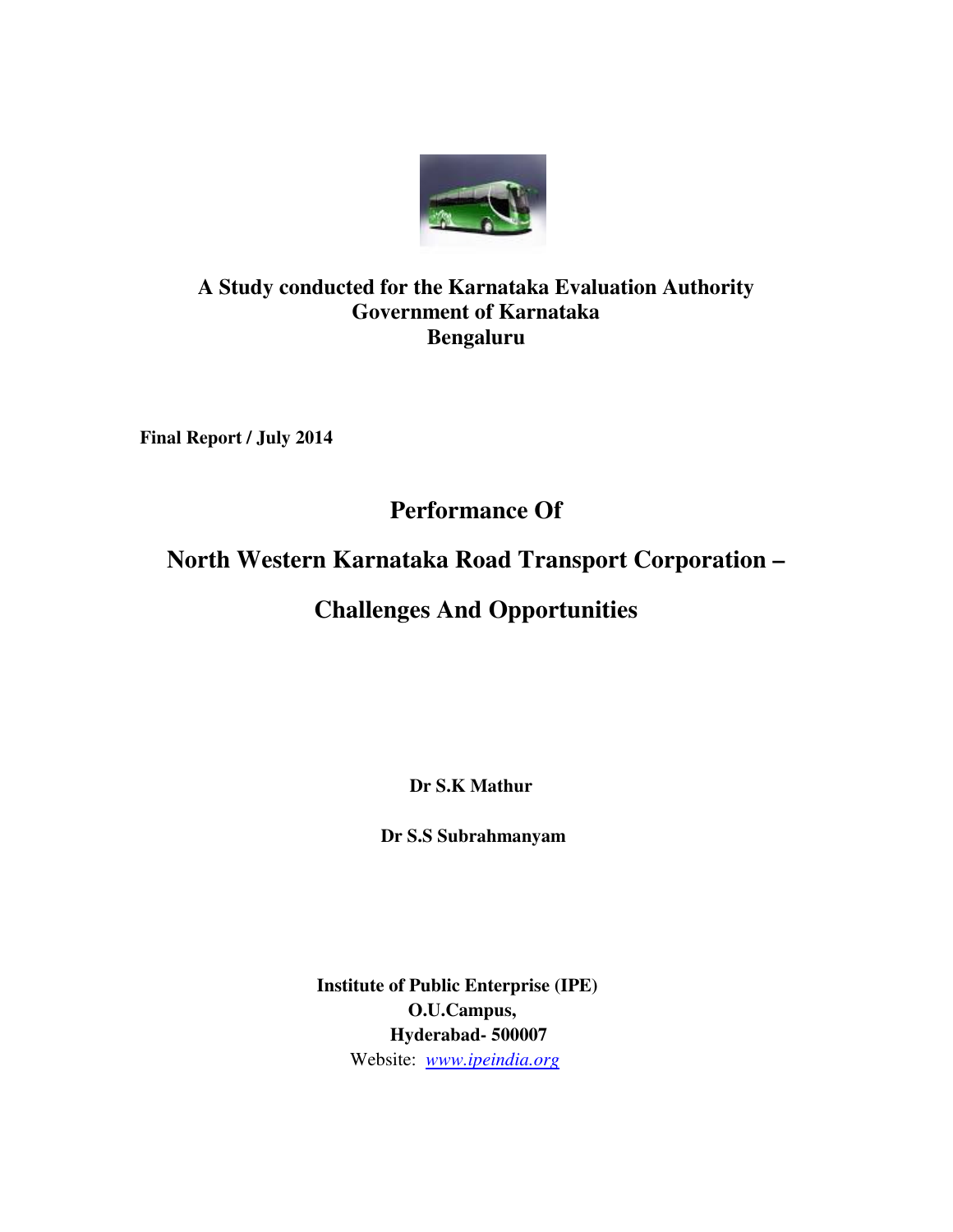# **Table of Contents**

|     | <b>Content</b>                                                                                                        | Page No. |
|-----|-----------------------------------------------------------------------------------------------------------------------|----------|
|     | 1. Introduction:                                                                                                      | 2        |
|     | 2. Study Assigned by the<br>Karnataka E valuation Authority -<br>Terms of Reference:<br>Scope, Purpose and Objectives | 5        |
|     | 3. Approach to The Study                                                                                              | 6        |
| 4.  | <b>SWOT Analysis of NWKRTC:</b>                                                                                       | 7        |
| 5   | Performance Review of NWKRTC:                                                                                         | 9        |
| 6.  | Performance Trends of NWKRTC –<br>Graphic Presentation & Brief Notes                                                  | 10       |
|     | 7. Stakeholders' Concerns                                                                                             | 21       |
| 8.  | <b>Balanced Score Card</b>                                                                                            | 24       |
|     | 9. Performance Parameters For<br>For Balanced Score Card for NWKRTC                                                   | 27       |
|     | 10. Decision – Information Matrix (DIM)—<br>A New Tool for Better Decision-making:                                    | 29       |
| 11. | <b>Best Practices of a few STUs</b><br>Proposed for adoption by NWKRTC                                                | 31       |
|     | 12. Recommendations:                                                                                                  | 33       |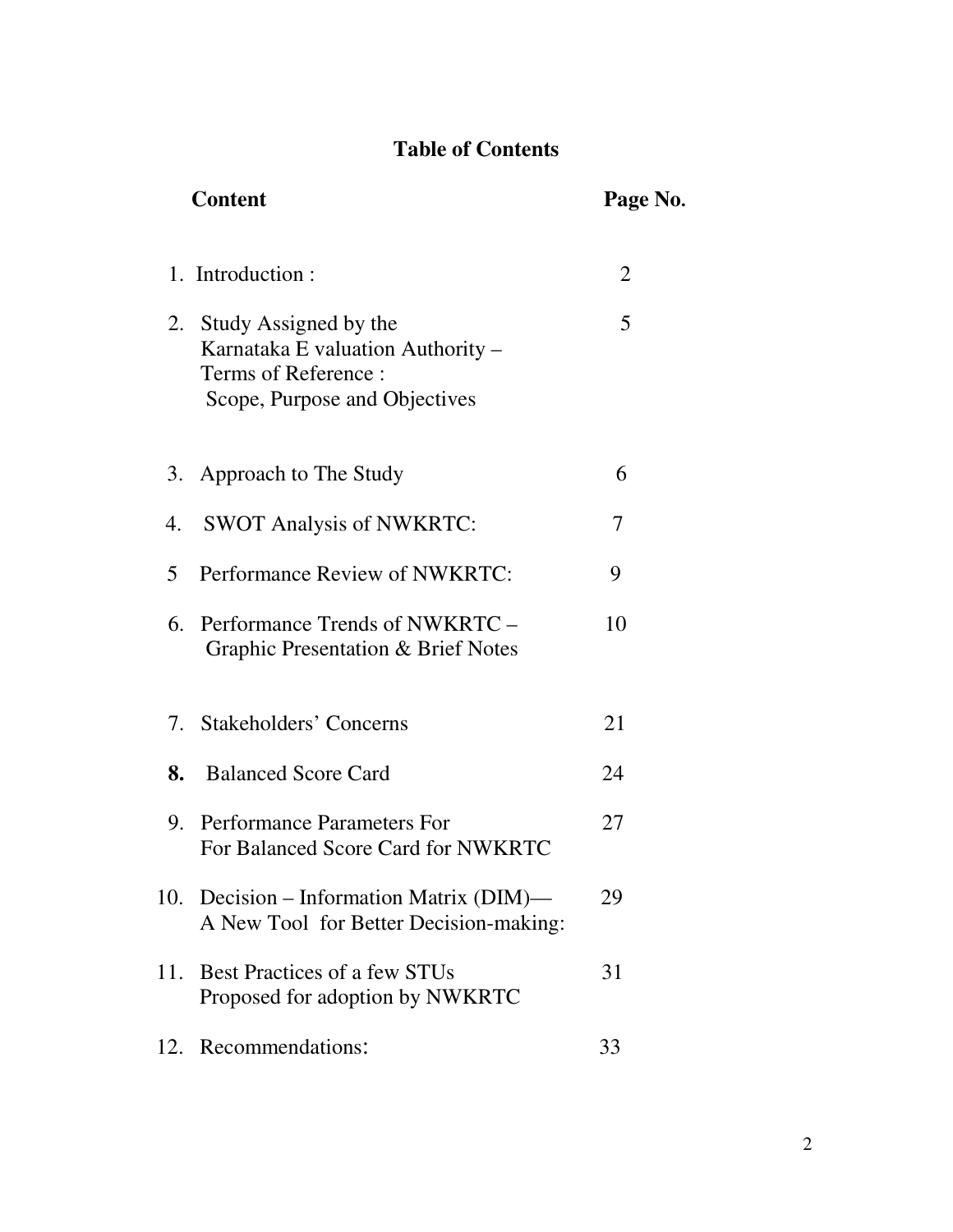## **Performance Evaluation of North Western Karnataka Road Transport Corporation NWKRTC**

### **1. Introduction :**

 In the state of Karnataka, passenger road transport was catered to by a single corporation called the Karnataka State Road Transport Corporation (KSRTC). However it was felt by the Govt. of Karnataka that a single monolith enterprise would be having the inherent disadvantage of centralization and consequent slower decision-making and such a structure would not meet the needs of the corporation which operates in a dynamic environment and deals with meeting the demand of passenger traffic, which has to be met at the time of the day or period when it arises, lest the demand shifts to other means of transport such as rail, or to private buses. Hence, as per the recommendation of the committee on restructuring, KSRTC was spilt into four distinct entities namely :

- 1. Karnataka State Road Transport Corporation (KSRTC)
- 2. Bangalore Metropolitan Transport Corporation (BMTC)
- 3. North Western Karnataka Road Transport Corporation (NWKRTC)
- 4. North Eastern Karnataka Road Transport Corporation (NEKRTC)

#### North Western Karnataka Road Transport Corporation (NWKRT)

The reorganization through the splitting process in 199was completed in steps by October 2000. NWKRTC commenced its functioning as an independent entity in the year 1998-99 The Corporation caters to the bus transport needs of the following districts of Karnataka : i) Belgaum ii) Bagalko iii) Dharwad iii) Gadag v) Haveri vi) Uttar Karnataka

### **Growth Attained by NWKRTC Since Its Formation** :

North Western Karnataka Road Transport Corporation (NWKRT) was founded on 1<sup>st</sup> November, 1997 under the Road Transport Corporations Act 1950. From the year 1998- 99 to 2012-13, the corporation has recorded a growth as follows:

Bus fleet held from 3396 to 4718 Depots from 38 to 48 Effective Kilometers operated –from 37.36 Cr to 52.73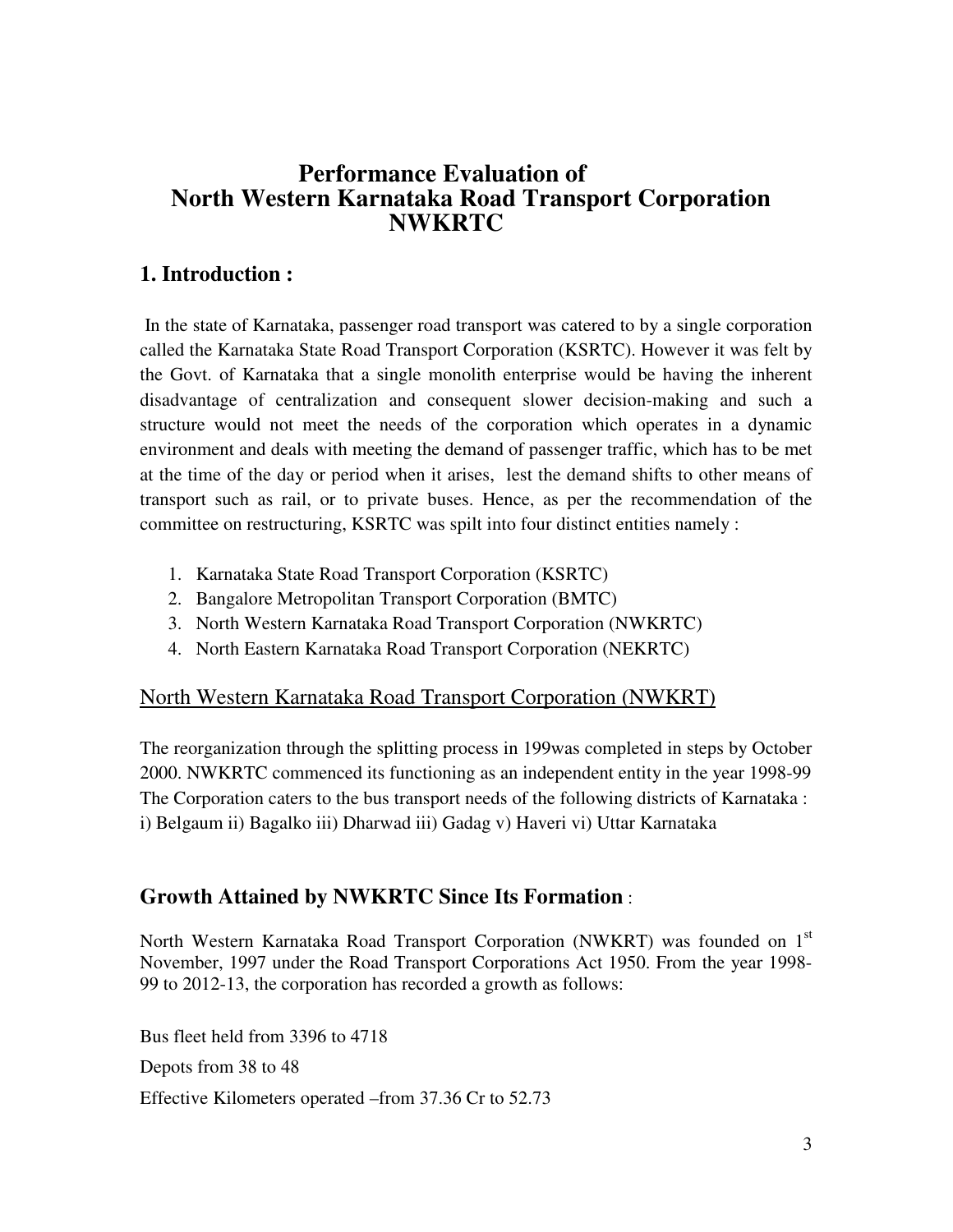Vehicle Utilization – from 331 to 343 kms per bus per day Fuel Efficiency (KmPL) – from 4.93 to 5.09 Staff Employed – from 19.479 to 22.262 Staff Ratio (Per schedule) – from 6.43 to 5.19 Accident Rate (Per Lakh Kms) – from 0.18 to 0.12 Effective Kms per Employee per day – from 5.83 to 64.89 Traffic Revenue – from Rs. 345.69 Cr to Rs. 1157.23Cr Traffic Revenue per Employee Per Day – from Rs. 480 to Rs. 1424

Commercial & Misc Revenue – from Rs. 8.04Cr to Rs. 42.00 Cr Subsidy from Government – from Rs. 15.00Cr to 114.77Cr Profit $(+)/$  Loss $(-)$  – from Rs.0.22Cr profit to 63.31Cr Loss Accumulated Losses – from Rs. 140.11Cr to Rs. 440.32Cr

It may thus be seen that as an independent corporation, NWKRTC has recorded a positive growth in almost all parameters except profit which drifted from a very marginal profit in the year 1998-99 to substantial loss of Rs. 63.31Cr by 2012-13, owing to recurring losses every year, its total accumulated losses have risen from Rs. 140.11Cr to Rs. 440.32Cr. The adverse financial position of the corporation especially in the last three years has been due mainly to the periodic escalation of prices of diesel fuel whioh constitutes 38% of the total cost and staff costs which constitute 37% of the total cost.

### **2. Study Assigned by the Karnataka Evaluation Authority – Terms of Reference : Scope, Purpose and Objectives**

 As a progressive step, it was decided by the Karnataka Evaluation Authority (KEA) that a study to got conducted by an external agency primarily to determine the states of NWKRTCs performance and accomplishments vis-à-vis the objectives with which the organization was created an independent corporation. As per the terms of the study assigned by KEA to our institution, IPE, Hyderabad, we the following EQs (Evaluation Questions) need to be assued.

- 2.1 Achievements vis-à-vis objectives:
- 2.2 Relative Performance rating of the corporation vis-à-vis industry leaders in respect of key performance indicators.
- 2.3 ROI: Actual attainment of Return on Investment vis-à-vis potential

2.4 Balanced Score Card (BSC) framework to be proposed for NWKRTC which could focus the corporation's efforts towards attaining sound financial viability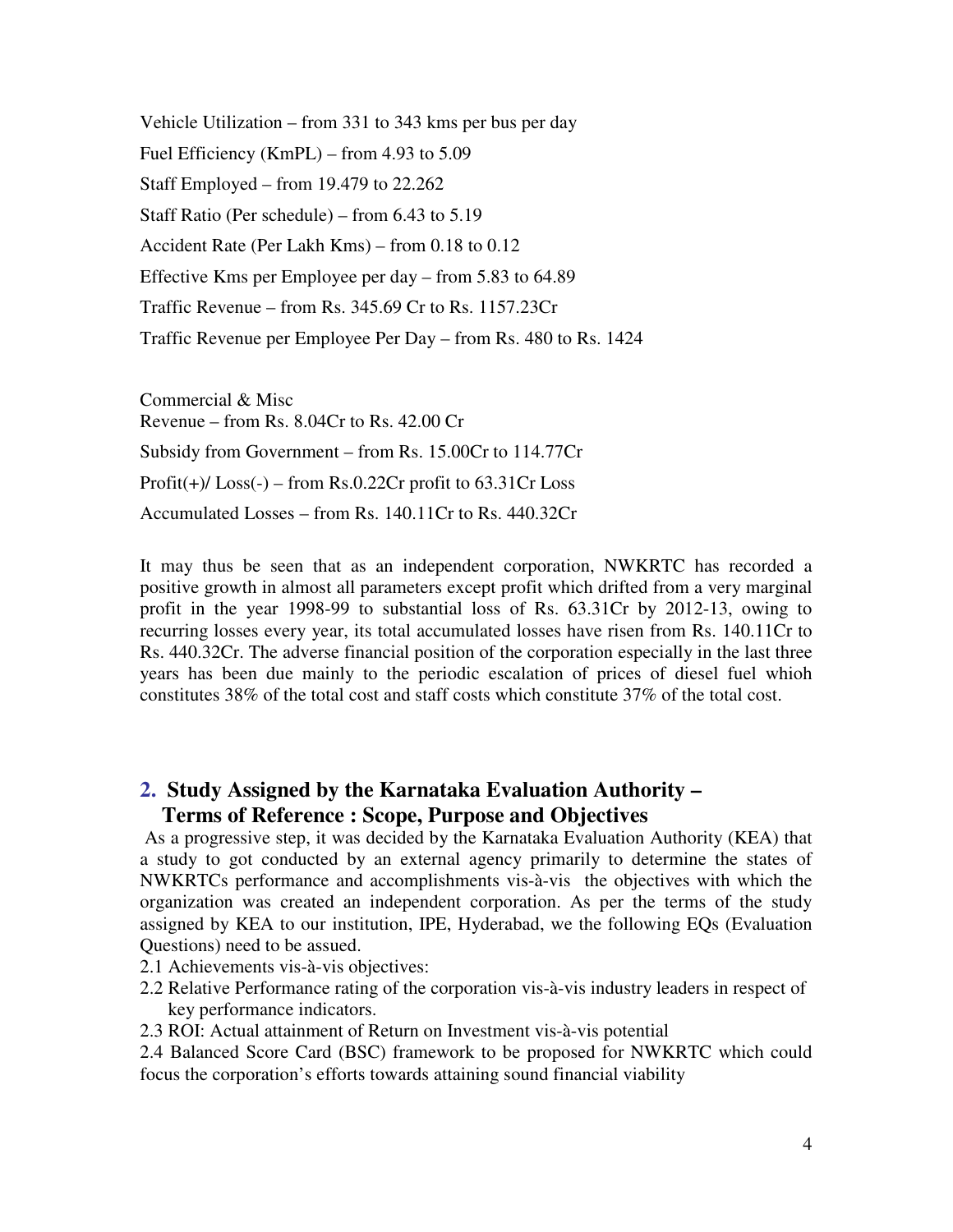Additionally the terms of reference indicate that the report should address the following kind of questions:

- (a) Are all the major assets of the Corporation put to optimal use.Is there any scope to expand revenue form these assets
- (b) Which costs have grown disproportionally in the last 5 years? What does the portfolio analysis reveal? How can NWKRTC contain its fastest growing expenditure items?
- (c) What is the effective cost of raising the capital for the Corporation? Are there any cheaper options available in the market ? How can NWKRTC tap such resources.
- (d) Is there any scope for further optimizing the bus routes of NWKRTC
- (e) How can NWKRTC compete with the local private road transporters effectively?
- (f) Are there any leakages in the ticket and non-ticket revenues in NWKRTC? How could the corporation plug the leakages and further improve the revenues ?

#### **Focus of The Study Report: shall be the areas which are critical to the financial performance of the Corporation and on suggesting solutions for making a turnaround.**

It may thus be seen that KEA authorities stress on this critical aspect of NWKRTC's performance to be studied and useful suggestions made aimed at enabling the corporation to accomplish a turnaround. **Hence, due efforts have been put in so as to come out with innovative but useful suggestions aimed at improving the corporation's performance as well as profitability, which determines the future growth of the organization.** 

### **3. Approach to The Study**

Keeping in mind the terms of reference and the comprehensive framework set up by the Karnataka Evaluation Authority (KEA) the following are the salient features of the approach to the study adopted for this project. Firstly a critical assessment of the accomplishments of NWKRTC in respect of each of the various performance parameters. Also, suggestions aimed at enabling the corporation to attain optimal performance in respect of the various performance parameters have been made with different perspectves in mind , namely the following:

- (i) Firstly, measures which could yield the desired results would be highlighted
- (ii) Some of the best practices prevailing in a couple of leading State Transport Undertaking (STUs) would be mentioned where felt necessary.
- (iii) State-of the- art technology adoption in relevant areas will be suggested
- (iv) Appropriate systems to supplement the existing Management Information System (MIS) would be suggested as to assist in effective decision making and in exercising appropriate management control.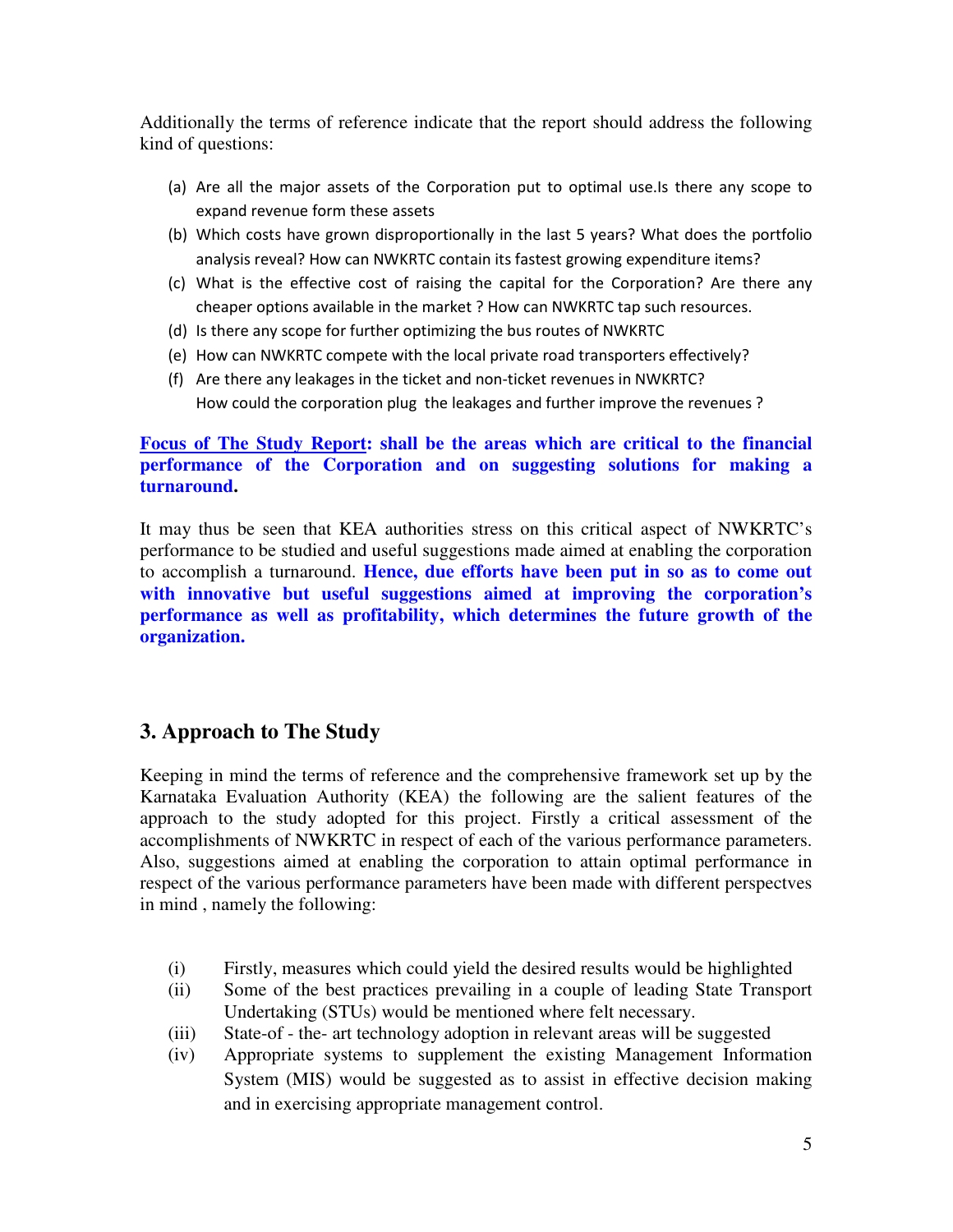(v) Suggestions aimed at exploiting the full potential for commercial revenue, especially revenue from idle and unexploited land and from untapped advertising space at bus stations and on buses.

### **4. Methodology for The project Study : Evaluation of The Performance of NWKRTC:**

NWKRTC has shown somewhat satisfactory growth from the time the corporation split has been initiated, as is evidenced from the performance statistics. For the purpose of this study, its performance has been analysed w.r.t management of the enterprise for the following points of view

- (i) Resource utilization Identifying machines (buses), men, materials, many (and other assets)
- (ii) Decision making Identifying areas needing yet further improvement and need for an improvised MIS
- (iii) Stakeholders' Concerns Concerns of government, society, commuters, employees & management.
- (iv) Strategy Management Adoption of strategy to match the changing economic and technological environment for competitive advantage especially in view of seasonality of passenger traffic demand.

In addition, the following issues will also be examined and covered in the report:

- a) Whether the major assets of the corporation are put to optimal use
- b) Specific components of cost which are increasing 'disproportionately'
- c) Ways to contain thefastest growing expenditure items

The management of a complex and dynamic business such as passenger road transport has been viewed in the context of the upheavals on the international economic front, mainly: (i) the near continually rising uptrend in petroleum oil prices from time to time witnessed in the first half of the financial year 2008-09 and (ii) the constantly increasing costs of even other materials / spare parts/ tyres, etc., and iii) the periodic but significant incremental escalation in manpower costs.

The post recession impact of spurt in costs of almost all inputs have indeed taught all business enterprises a bitter lesson of anticipating such crises and getting prepared with strategies to combat them so that, in future, the organization is better prepared for such a calamitous and hostile business environment.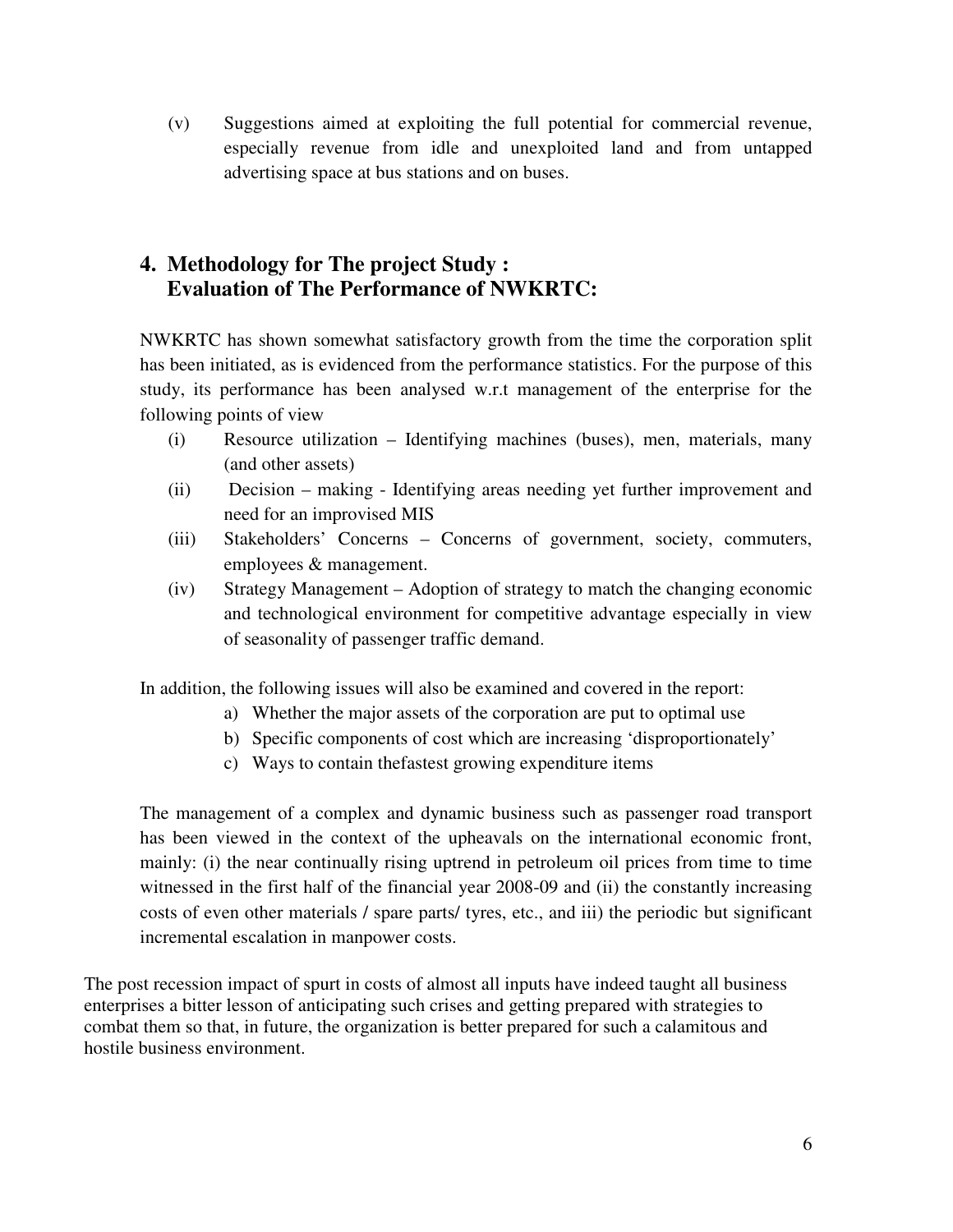## 5. **SWOT Analysis of NWKRTC:**

#### **5.1 Strengths :**

5.1.1 NWKRTC has a fairly good infrastructure comprising depots with good fleet maintenance facilities, bus stations at many cities, towns, in various districts & talukas, a widespread IT infrastructure with networks spanning across all its depots, divisions, workshops & stores etc.

5.1.2 Its bus fleet in quite young with an average age of just about **5** lakh kms.

5.1.3 Top management team which has a positive outlook in respect of adopting innovative practices and state-of-the art I. T. to improve efficiency and to reduce costs.

5.1.4 Downsized workforce making NWKRTC cost-competitive in providing passenger services.

5.1.5 Land at depots and bus stations which lends substantial potential for developing revenue yielding projects such as commercial complexes, shopping malls etc.

5.1.6 A good no of bus depots across the region , with at least 2 or 3 depots in the vicinity which can act as stand -by depots in case of one depot remaining inoperative due to natural calamities, strikes etc .

#### **5.2 Weakneses :**

5.2.1 Clandestine operations by private buses which make inroad into their revenues and compete with NWKRTC's services.

5.2.2 Need to go in for borrowing to fund the various programmes such as need-based fleet augmentation with no. of Volvo, AC, deluxe, luxury and ordinary coaches, as well as for capital intensive bus station projects, IT projects etc.

5.2.3 Delay in receipt of subsidies from govt. and also part of subsidies such as for concessional bus passes not forthcoming form govt.

5.2.4 Obligation of operating at least a few trips in a day to connect small, remote villages even at low occupancy ratio causing losses, being a state level organization – more as a social welfare measure.

5.2.5 A somewhat less satisfactory safety track record in the country, with a somewhat higher rate of accidents per lakh Kms operated and which also results in payment of substantial amounts as monetary compensation to accident victims.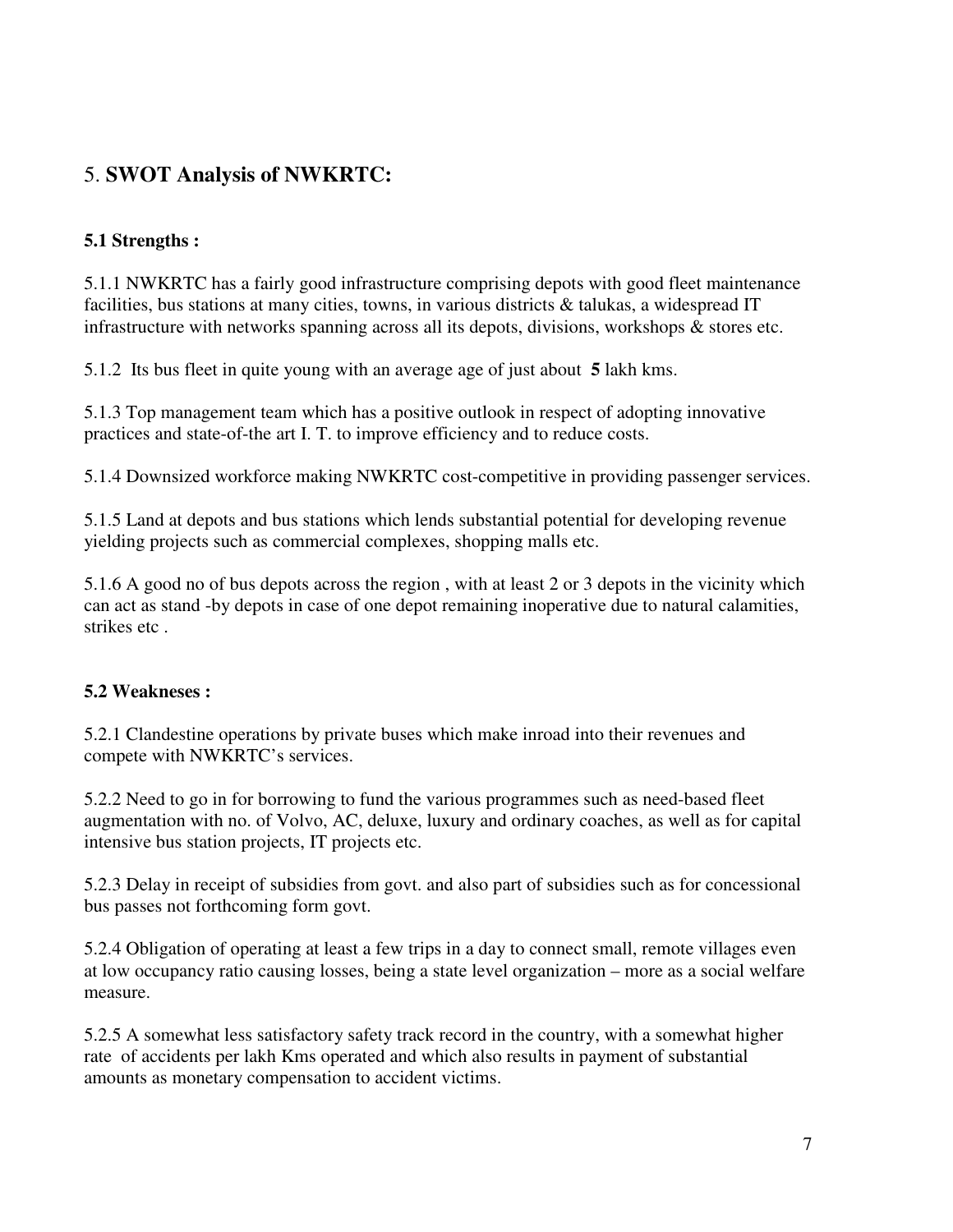#### **5.3 Opportunities**:

5.3.1 The corporation could do collaborative business with other organizations such as Railways s& Tourism Development Corporation and with Postal Dept / Courier organizations for transporting mail / parcels, etc.

5.3.2 Scope for designing and implementing special tariff with differential pricing by the hour of the day to improve non – peak hour occupancy ratio in buses which could be patronized by housewives, elderly personnel, etc.

5.3.3 Scope for catering to MNC/Indian companies / enterprises to transport their employees to / from various residential areas to / from the company officers at special hiring charges.

5.3.4 Scope fro designing and implementing more innovative schemes to motivate employees for higher levels of performance, thereby reducing manpower cost per unit.

#### **5.4 Threats:**

5.4.1 Change of policies of state government which may offer more concessions to bus users and to yet more segments of the society cannot be ruled out, which may impair its profitability.

5.4.2 Continual escalation of diesel fuel prices to higher levels as witnessed in the last three Years, which is beyond the control of the corporation and which thereby causes reduction in profits and which would warrant increase of bus fares which , in turn, would be detested by its customers, viz., passengers

5.4.3 Possibility of unionism getting stronger leading perhaps to higher burden of wages, lower staff productivity unless control by deterrent management action.

5.4.4 Possibility of government laying down restrictions on land use for development of commercial complexes in vacant land at depots / bus stations.

5.4.5 Bus fare / traffic revision approvals getting turned down or modified by limiting the fare increase as deemed fit by the government, which may cover only part of the increased cost of inputs such as materials, wages, etc., leading to increase losses.

5.4.6 Improved communications networks, as well as adoption of futuristic " work – from home" practices gradually reducing need for travel to work place to some extent, especially in urban areas and metro policies.

## **6. Performance Review of NWKRTC:**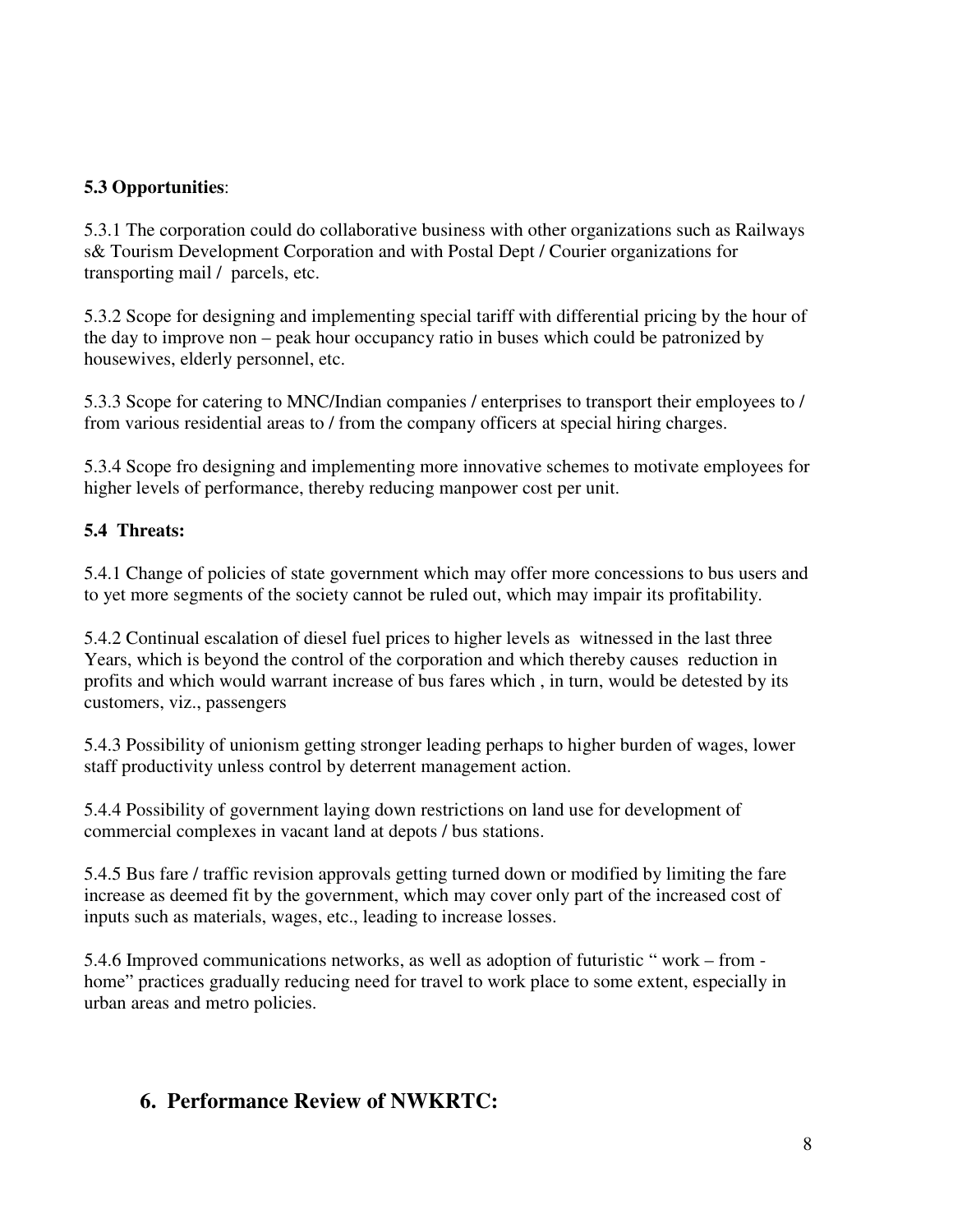The following table presents the tends in performance of NWKRTC in respect of key performance indicates

| $\overline{S}$ . No. | Performance<br>Indicator             | Unit                            | 2008-09  | 2009-10           | 2010-11           | 2011-12  | 2012-13           |
|----------------------|--------------------------------------|---------------------------------|----------|-------------------|-------------------|----------|-------------------|
|                      |                                      |                                 |          |                   |                   |          |                   |
| $\mathbf{1}$         | No. of Depots                        | No.                             | 53       | 46                | 46                | 48       | 48                |
| $\overline{2}$       | Fleet Held                           | No.                             | 4852     | 4443              | 4347              | 4403     | 4718              |
| $\overline{3}$       | No. of Schedules                     | No.                             | 4484     | 3996              | 4008              | 4031     | 4293              |
| $\overline{4}$       | <b>Effective Kms</b>                 | Crore<br>(Cr)                   | 55.41    | 52.11             | 48.01             | 49.47    | 52.73             |
| $\overline{5}$       | Vehicle<br>Utilization               | Kms                             | 343      | 334               | 336               | 342      | 343               |
| 6                    | % Cancellation                       | $\%$                            | 6.1      | 6.0               | 5.4               | 3.7      | 3.0               |
| $\overline{7}$       | Fuel Efficiency                      | <b>KmPL</b>                     | 5.07     | $\overline{5.01}$ | $\overline{5.03}$ | 5.07     | $\overline{5.09}$ |
| 8                    | Tyre Life                            | Lakh<br>Kms                     | 1.10     | 1.18              | 1.09              | 1.17     | 1.37              |
| 9                    | Load Factor                          | $\%$                            | 63.4     | 63.3              | 65.8              | 64.2     | 63.0              |
| 10                   | <b>Breakdown Rate</b>                | No.                             | 0.12     | 0.12              | 0.09              | 0.08     | 0.05              |
| 11                   | <b>Accident Rate</b>                 | No. Per<br>Lakh<br><b>Kms</b>   | 0.14     | 0.13              | 0.11              | 0.10     | 0.12              |
| 12                   | <b>Total Staff</b>                   | No.                             | 25309    | 21498             | 21458             | 21009    | 22262             |
| 13                   | <b>Staff Ratio</b>                   | No. Per<br><b>Bus</b><br>Held   | 5.22     | 4.84              | 4.94              | 4.77     | 4.72              |
| 14                   | Employee<br>Productivity             | Eff.<br>Kms<br>Per E/e<br>/ Day | 59.98    | 66.41             | 61.30             | 64.33    | 64.89             |
| 15                   | <b>Traffic Revenue</b>               | Rs.<br>Crore                    | 863.15   | 847.40            | 904.76            | 1018.65  | 1157.23           |
| 16                   | Subsidy<br>Revenue                   | Rs.<br>Crore                    | 59.82    | 47.23             | 93.35             | 91.23    | 114.77            |
| 17                   | Commercial /<br>Miscl Revenue        | Rs.<br>Crore                    | 71.97    | 66.83             | 34.48             | 49.19    | 42.00             |
| 18                   | <b>EPKM</b>                          | Paise                           | 1795     | 1845              | 2150              | 2343     | 2492              |
| 19                   | <b>CPKM</b>                          | Paise                           | 1919     | 1956              | 2214              | 2390     | 2612              |
| 20                   | Margin                               | Rs.<br>Crore                    | $-68.57$ | $-57.81$          | $-30.44$          | $-23.44$ | $-63.31$          |
| 21                   | <b>Fixed Assets</b><br>(Pax) Buses   | Rs.<br>Crore                    | 531.46   | 483.60            | 500.24            | 580.75   | 665.15            |
| 22                   | <b>Fixed Assets</b><br>(Land & Blds) | Rs.<br>Crore                    | 97.13    | 100.15            | 121.75            | 145.80   | 177.41            |

**Key Performance Indicator Trends**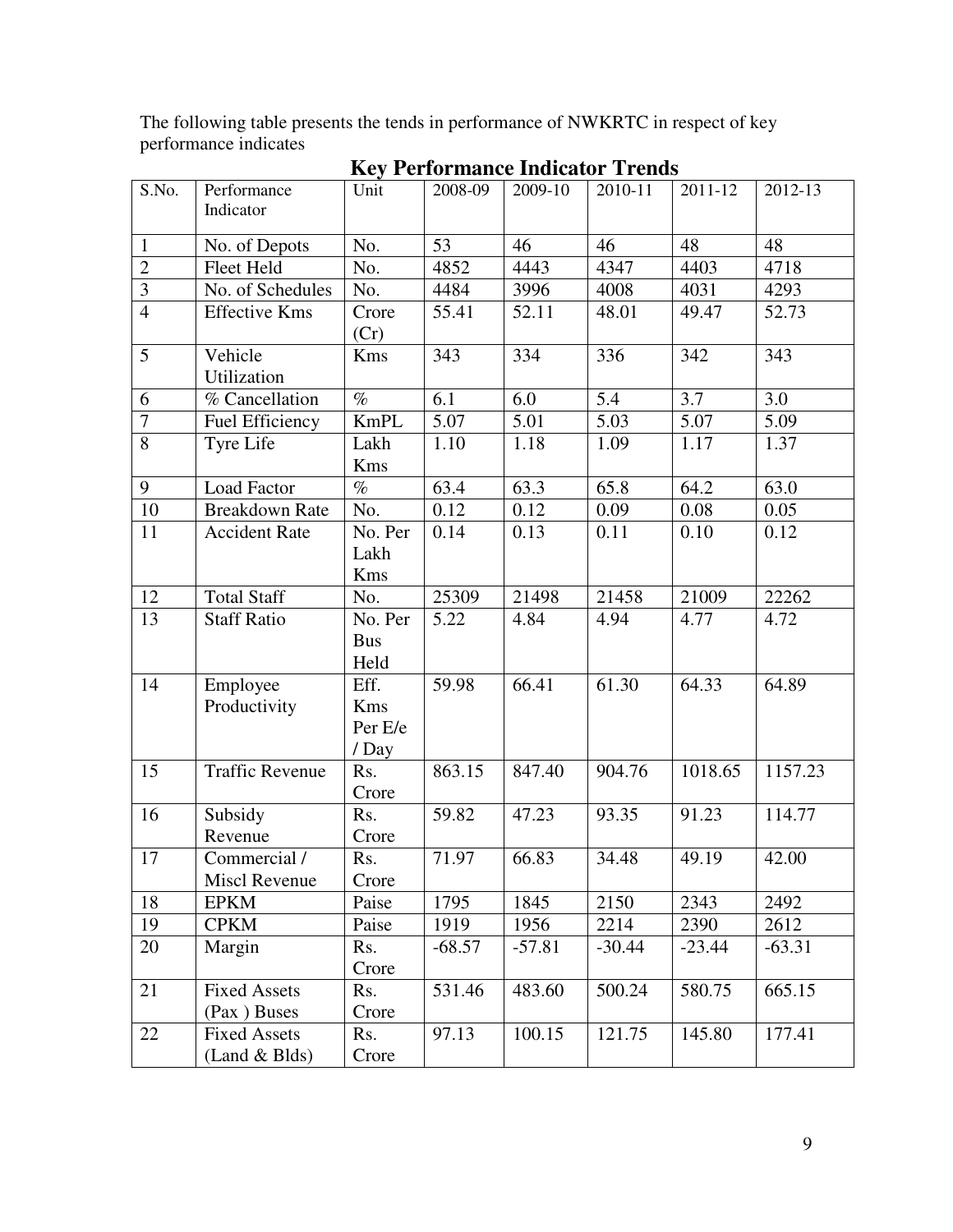6.1 Performance Trends of NWKRTC – Graphic Presentation & Brief Notes The trends of performance of NWKRTC are presented through graphs/ bar charts in the succeeding paras to follow. The trends are based on data presentation in the latest available Annual Administration Report NWKRTC for the year 2012-13..

| No.<br>6000                       |                                                                                        |       |       |       |          |       |       |       | Fleet Held (As on last day) |       |          |           |       |          |       |          |
|-----------------------------------|----------------------------------------------------------------------------------------|-------|-------|-------|----------|-------|-------|-------|-----------------------------|-------|----------|-----------|-------|----------|-------|----------|
|                                   |                                                                                        |       |       |       |          |       |       |       |                             | 4412  |          | 4771 4852 |       |          |       | 4718     |
| 4000<br>3000<br>2000<br>1000<br>0 | 4443 4347 4403<br>5000<br>3795<br>  <sub>3227</sub> 3396 3526 3525 3634 3686 3433 3391 |       |       |       |          |       |       |       |                             |       |          |           |       |          |       |          |
|                                   | 1997-                                                                                  | 1998- | 1999- | 2000- | $2001 -$ | 2002- | 2003- | 2004- | 2005-                       | 2006- | $2007 -$ | 2008-     | 2009- | $2010 -$ | 2011- | $2012 -$ |
| $\blacksquare$ Fleet              | 3227                                                                                   | 3396  | 3526  | 3525  | 3634     | 3686  | 3433  | 3391  | 3795                        | 4412  | 4771     | 4852      | 4443  | 4347     | 4403  | 4718     |
|                                   |                                                                                        |       |       |       |          |       |       |       |                             |       |          |           |       |          |       |          |

Fig-1

The growth in fleet is hardly worth mentioning as the fleet held declined from a high of 4852 in 2008-09 to 4403 in 2011-12, and then recovering somewhat to 4718 . A fairly reasonable growth of 5% at least would enable meeting the growth in traffic from year to year.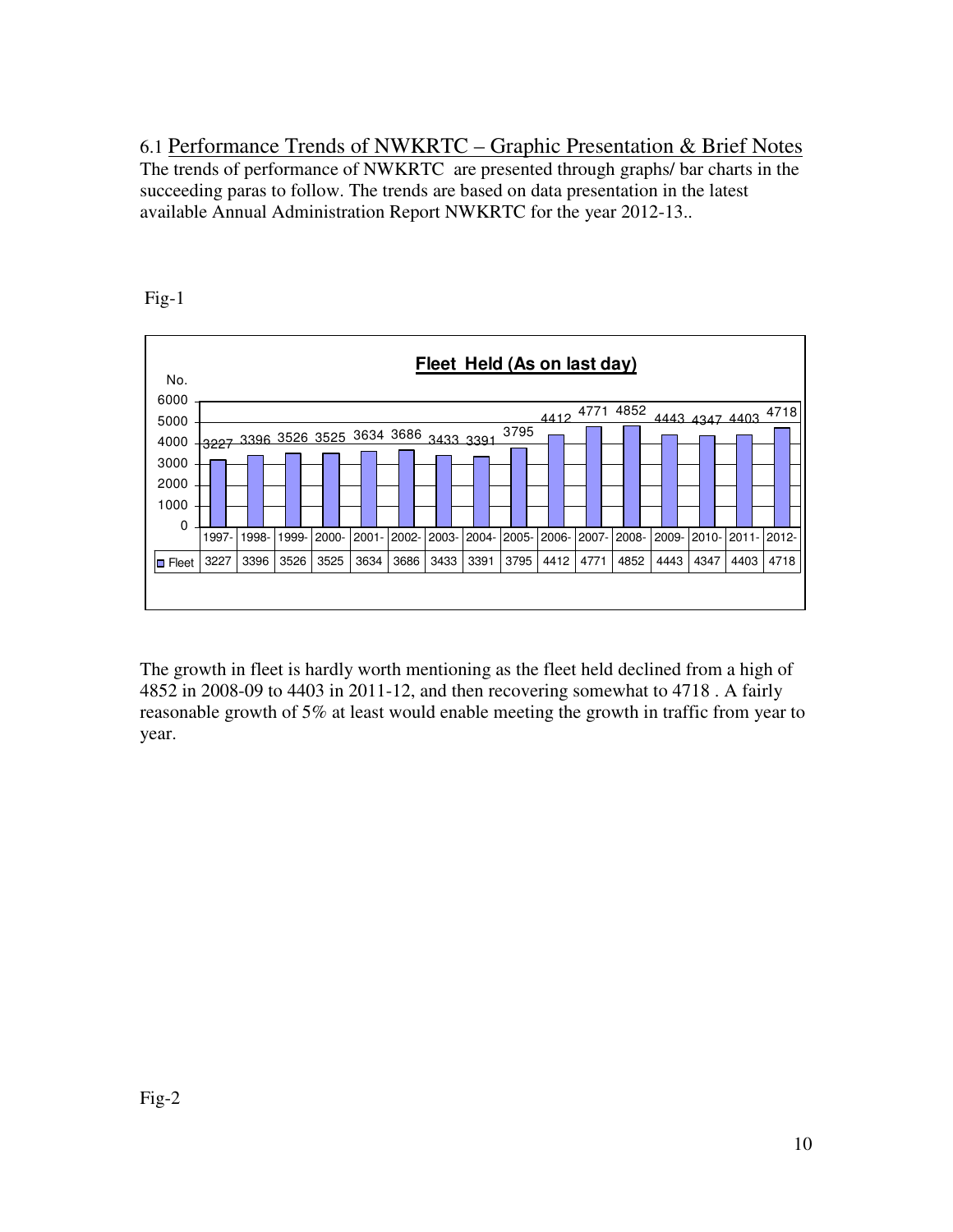

The no. of depots is 48 , a reduction from 53 which was the no. in 2008. This no. of course gets decided based on the operational convenience, O-D or Origin-Destination matrix, etc.Generally, across India, it is seen that the upper limit of no. of buses per depot would be about 120 in metros and larger cities while in mofussil areas it may range between 60 to 80 on an average. These limits on size of the depot are also based on the fact that depots with around these vehicle limits lend themselves for more effective and better depot management and in effective management control.

For NWKRTC, which had a fleet of 4718 buses, the average no. of buses works out to about a little less than 100 . It is felt that the corporation could open a few more depots after due study, if not already done, to decongest a few of the overgrown depots.

| No.<br>5000       |       |       |                |       |          |                          |       | Schedules (As on last day) |       |       |           | 4484  |       |       |          | <del>4293</del> |
|-------------------|-------|-------|----------------|-------|----------|--------------------------|-------|----------------------------|-------|-------|-----------|-------|-------|-------|----------|-----------------|
| 4000<br>3000      | 2907  |       | 3071 3173 3118 |       |          | 3291 3375 3503 3682 3753 |       |                            |       |       | 4367 4406 |       | 3996  | 4008  | 4031     |                 |
| 2000<br>1000<br>0 |       |       |                |       |          |                          |       |                            |       |       |           |       |       |       |          |                 |
|                   | 1997- | 1998- | 1999-          | 2000- | $2001 -$ | 2002-                    | 2003- | 2004-                      | 2005- | 2006- | 2007-     | 2008- | 2009- | 2010- | $2011 -$ | 2012-           |
| $\Box$ Schd.      | 2907  | 3071  | 3173           | 3118  | 3291     | 3375                     | 3503  | 3682                       | 3753  | 4367  | 4406      | 4484  | 3996  | 4008  | 4031     | 4293            |
|                   |       |       |                |       |          |                          |       |                            |       |       |           |       |       |       |          |                 |

Fig 3

From the aforesaid trend, it is seen that the no. of schedules also declined from 4484 in 2008-09 to 4031 in 2011-12 and then increasing to 4293 in 2012-13. The apparently uneven trend in the schedules needs to be checked as it may lead to passenger dissatisfaction if schedules get reduced since passengers get used to a transport bus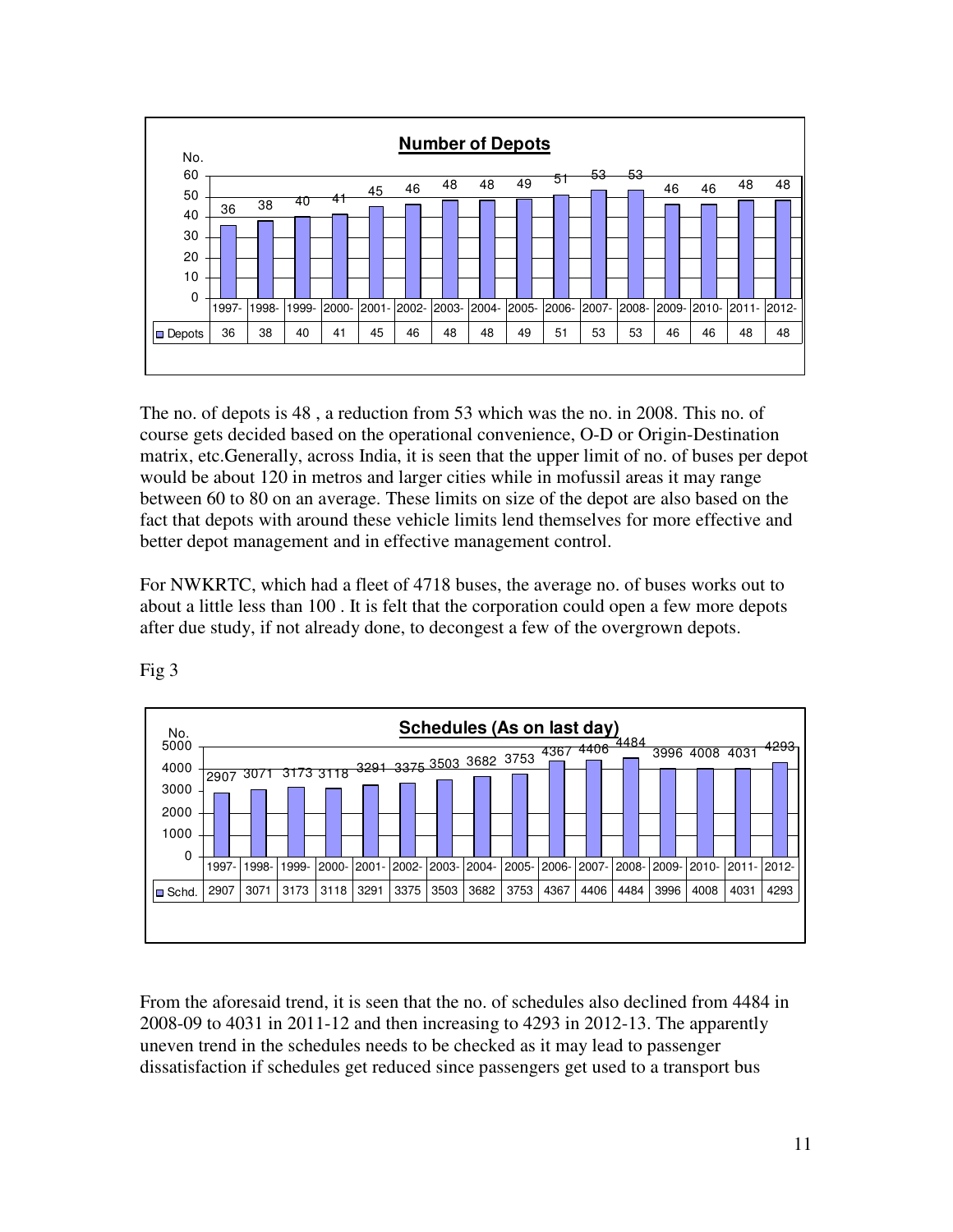schedule which, once introduced cannot be withdrawn as it invites public criticism. This may be getting considered by the corporation but may some times get overlooked ..



Fig 4

This no. again ought to be need based but constraints of funds limits procurement of buses. If capital from state govt. is not forthcoming in due quantum, the corporation will Be forced to go in for higher and adverse borrowings, which will impact its financial performance. Timely assistance from the govt. could avert such situations.





This parameter has shown an increasing trend upto 2008-09, then a decreasing trend upto 2010-11, after which it increased for the next two years upto 2012-13. While this later trend is positive, it has to be vied in conjunction with the trend of average Vehicle Utilization (VU) achieved. . As seen from the data and graph of VU shown in the table below, even VU has shown a rising trend for not just the last two years , but also each year from 2009-10 till the latest year 2012-13. This is a healthy trend in utilization of the dominant and major asset like its fleet of buses.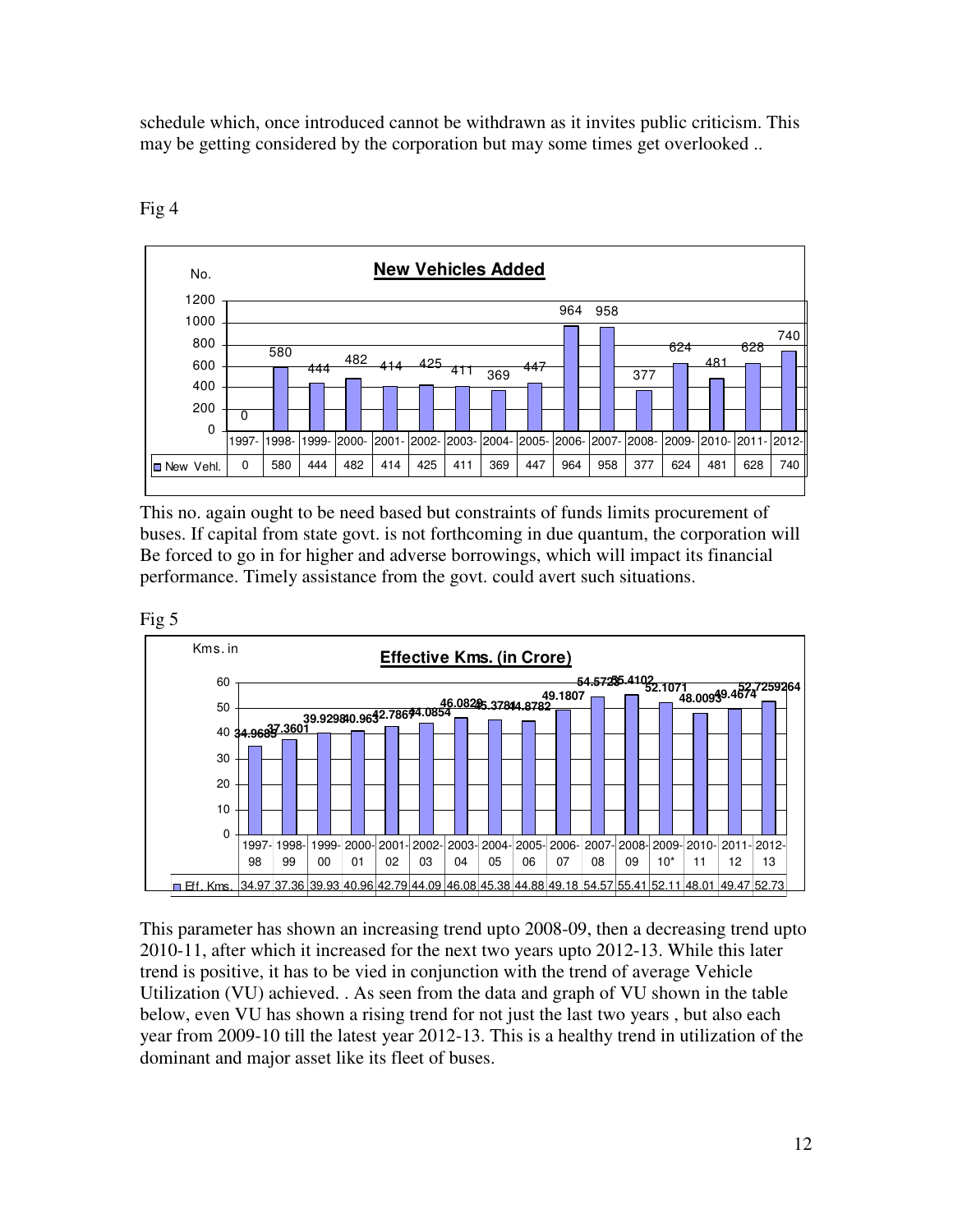

Vehicle Utilzation has a two way impact on the financial performance of any Road Transport Corporation (RTC). Increase in average VU leads to additional kilometrs operated on bus routes and hence additional revenue. Secondly, increase in VU implies more kilometers produced/ operated per bus, which goes to reduce the Overhead Cost per kilometer. Viewed in this perspective, the Corporation performed well as evidenced by a rapid increase in VU from 326 in 2005-06 to 344.9 in 2007-08 , and again , after a fall to 334 in 2009, it was increased to 343.2 in 2012-13. However, viewed against achievements of industry leaders like APSRTC, KSRTC, there is a scope to increase it to a still higher figure like 360 by the end of at least 2015-16. Operation of more buses on long haul routes which also have a fairly good level of Load Factor.



The Load Factor has been hovering around  $63\%$  to  $65\%$  in the last five years. While this is satisfactory, a Corporation in the same state like KSRTC scored a Load Facor of as high as 81%. Load Factors in the range of 75% to 80% occupancy yield high rates of Profit Per Km. Through better Operational and Marketing Strategies, higher Load Factor could be attained by the Corporation.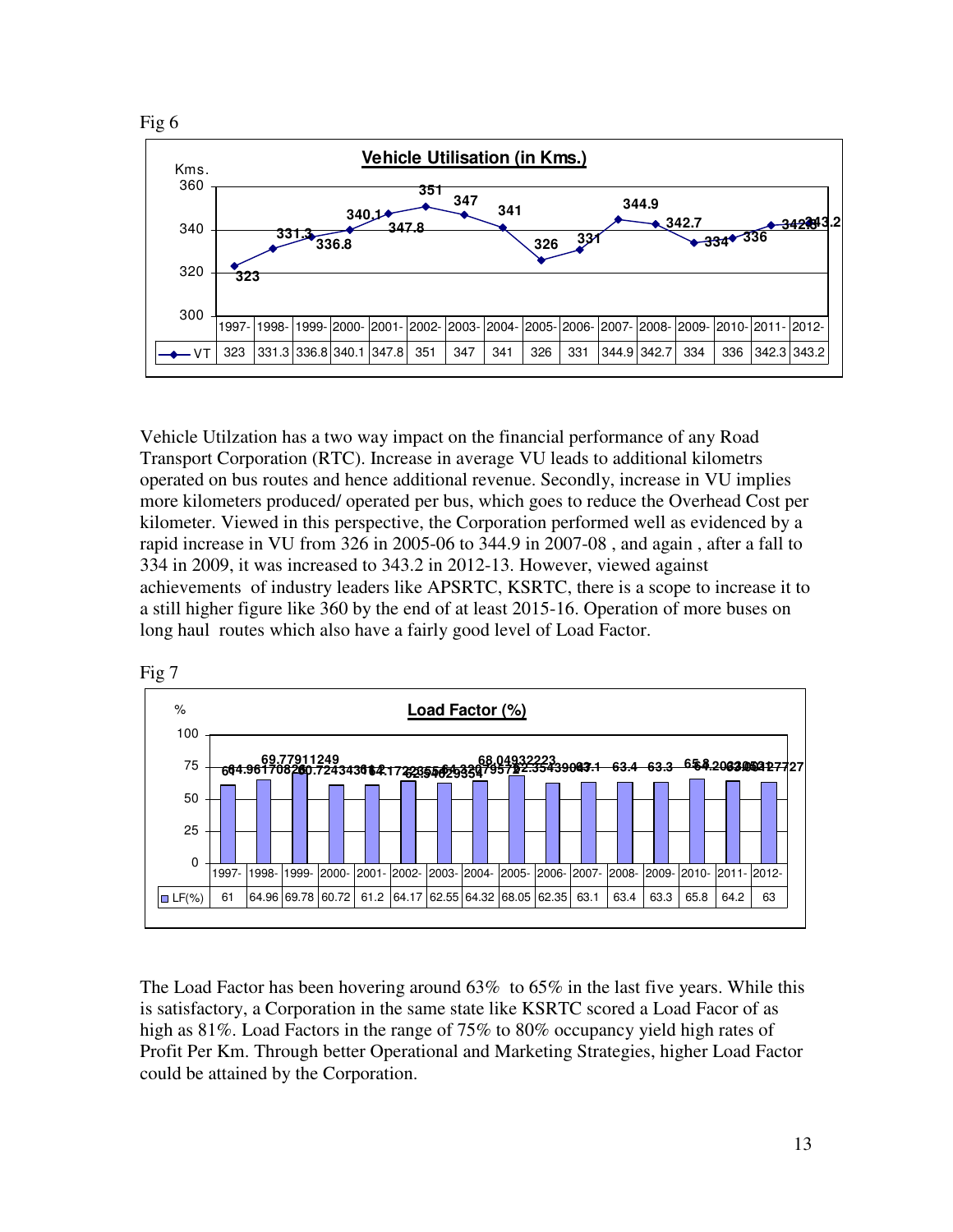

The Corporation has accomplished a good control in ensuring significant reduction in percentage of cancellations, from as high as 6.6 % in 2007-08 t0 3.033 in 2012-13. This has also helped in the increase in Vehicle Utilization for the Corporation.



The B/d rate, i.e. Rate of Breakdowns has also reduced appreciably from 0.12 in 2009-10 to quite a low figue of 0.05 in 2012-13. This trend should be continued as lesser breakdowns imply better quality of transport service and will help wean away passengers from crowded, less reliable and not so comfortable private buses.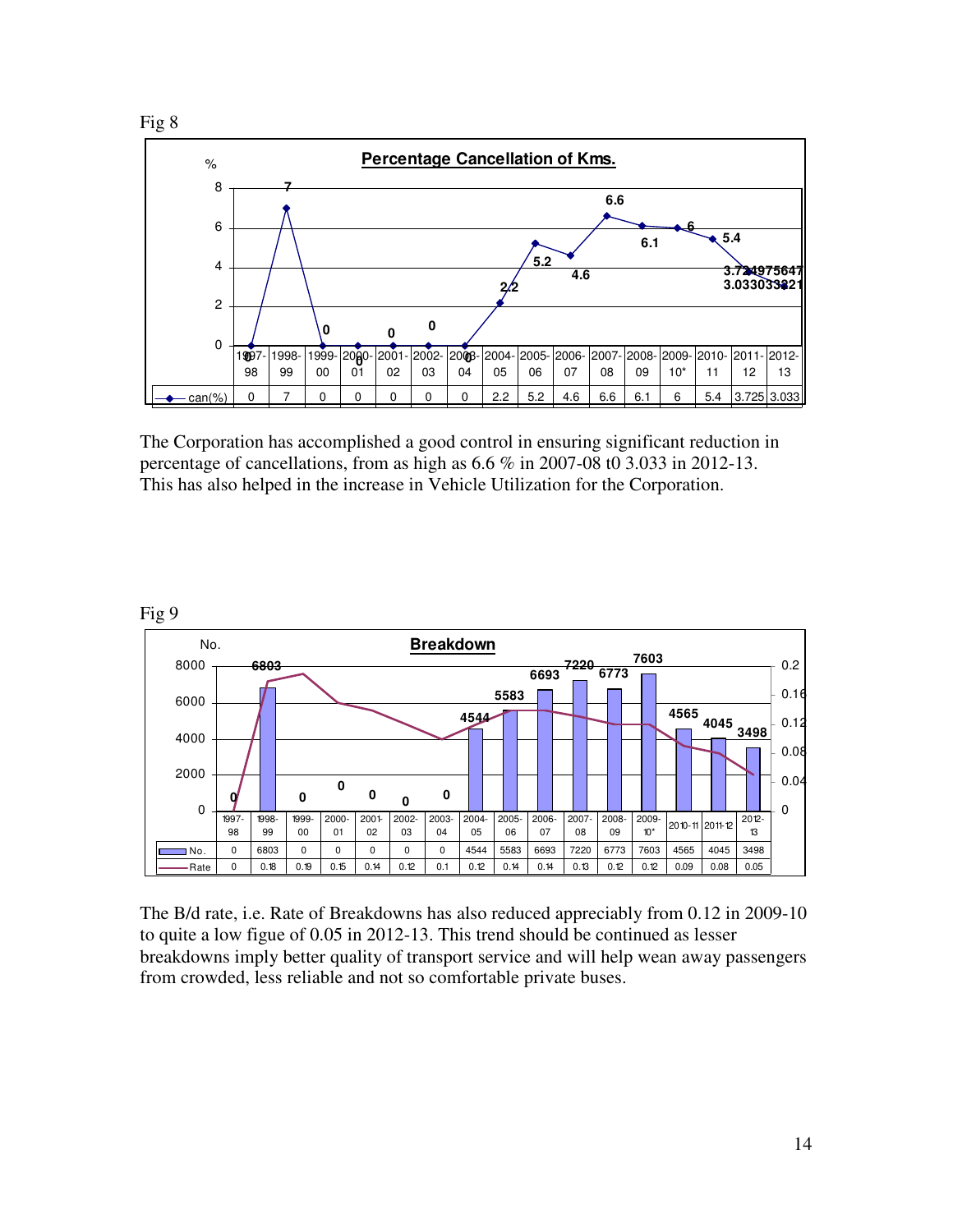



The Accident rate , i.e., No. of Accidents per Lakh Kms operated , which was as high as 0.16 in 2004-05, declined to 0.10 in 2011-12, but rose slightly to 0.12 in 2012-13. However, it is felt that it could be bought down to about half of this figure , i.e., to about 0.06 through testing the drivers periodicall not only for their driving skills but also for their "attitudes" and " risk proneness ". Their 'psyche' could be conditioned effectively to safer driving by adoption of state-of-the-art technology such as Simulators. Reduced fatal and major accidents also yield savings by way of lesser cases of payment of monetary compensation. in legal cases as well as in cases of out-of-court settlement.





The Total Staff employed touched a high of 25309 in 2008-09, after which it reduced to 22262 men in 2012-13, i.e., by a little over 3000 meneven though the Total Effective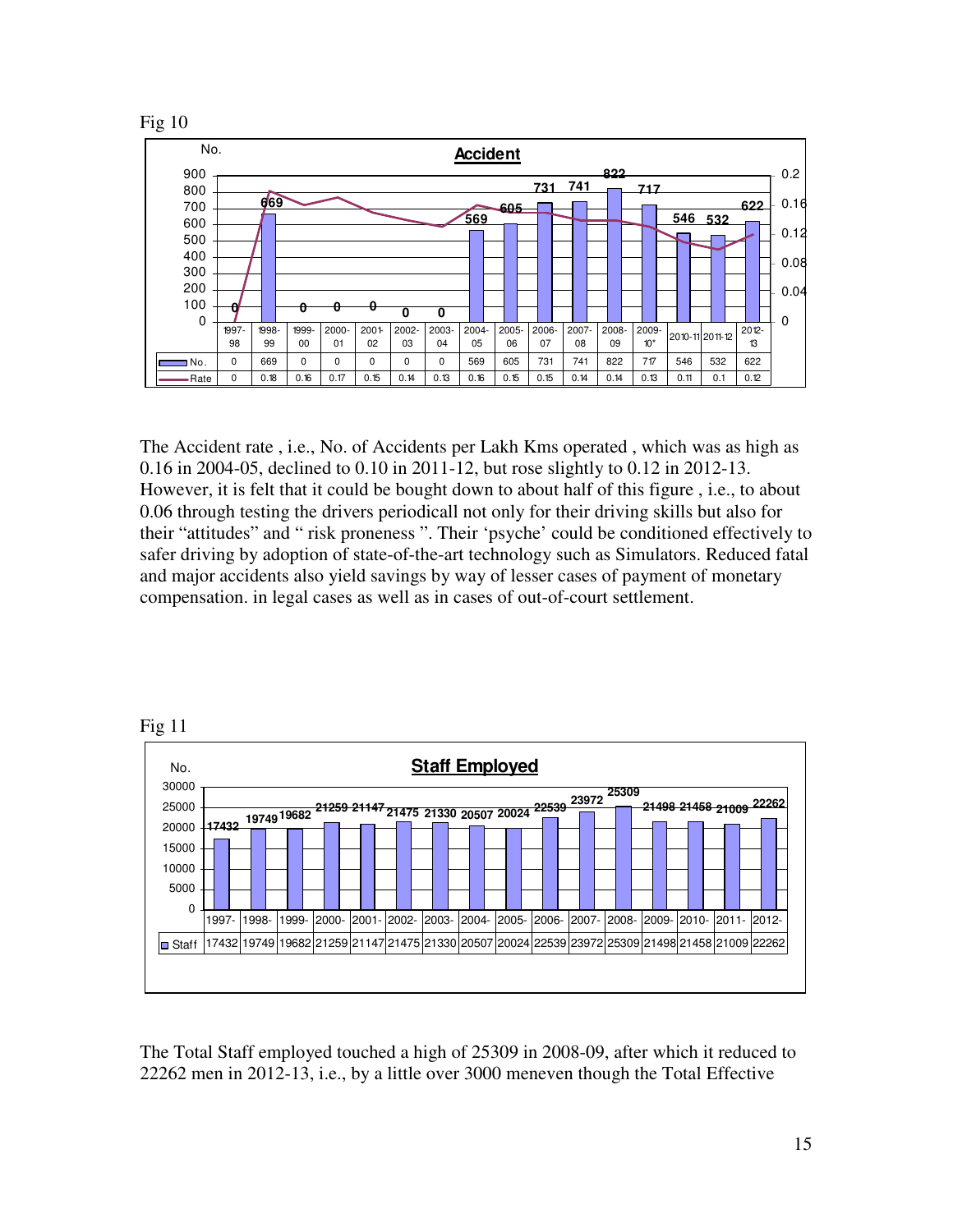Kms operated went up from 59.98 lakh kms to 64.88 lakh kms. A more realistic assessment of the trend in staff in numbers and their proportion to buses is the Staff Ratio which is discussed in the succeeding para.





The Staff Ratio per schedule which used to be 6.82 in 2001-02, decreased to5.18 by 2012-13, i.e., by 1.64 men per bus. This implies a saving of 7040 men for the no. of scedules as of the end of 2012-13 which was 4293. this was possible due to a few IT initiatives as well as due to better crew utilization accomplished over the period. Yet higher savings are possible through other technological and managerial interventions which are suggested later in this report.





This parameter is indicative of the productivity per employee . The growth in this measure has been only marginal since 2004-05 hovering around 60 kms upto the year 2009-10 in which year it rose to 66 kms. Thereafter, it dropped to 64.88 in 2012-13.It is felt that crew scheduling apart, even what could be looked into is introduction of more 'One Man Services' on limited stops, medium and long distance services, with only the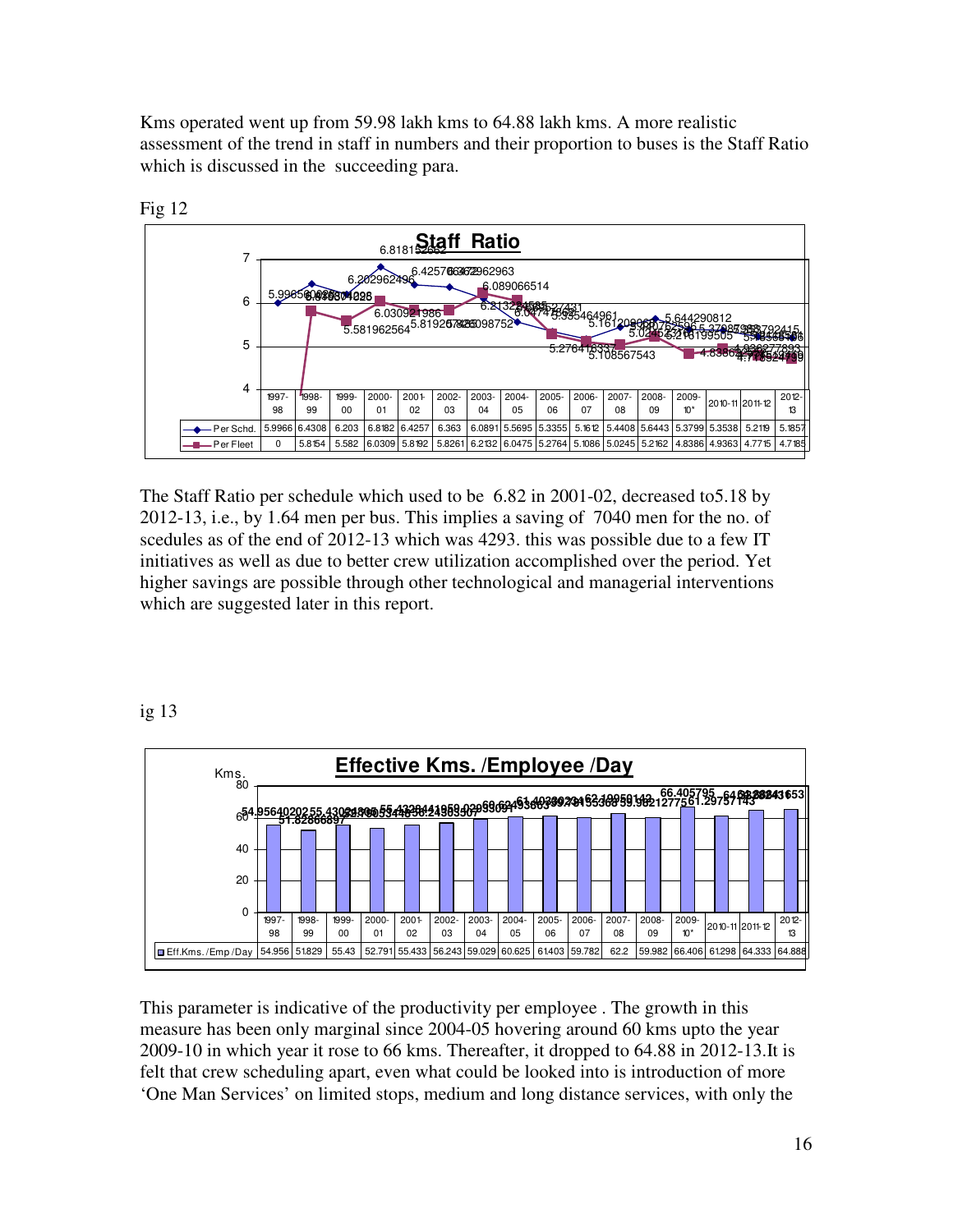Driver who also issues tickets to passengers from a Ticket Issuing Machine (TIM) mounted on the dashboard of the bus.getting into the bus at the bus stops along the journey of the bus.



Fig 14

This parameter has shown a rising trend . While the revenue has been improving, it has to be seen whether the revenue has been adequate to cover the total expenditure from year to year . This will be covered later in this report. This apart, the following are the determinants of traffic revenue which a bus earns in a day :

i) Load Factor or occupancy of seats in the bus

ii)Vehicle Utilization or the no. of kms the bus operates in a day.

Hence, to attain an increase in traffic revenue, either of the two parameters or both must show an increasing trend. The increase in performance in respect of both the parameters should be adequate enough to yield significantly higher revenue which yields positive net profit. This will be presented under the parameter 'Net Margin' covered in the later paras in this report.



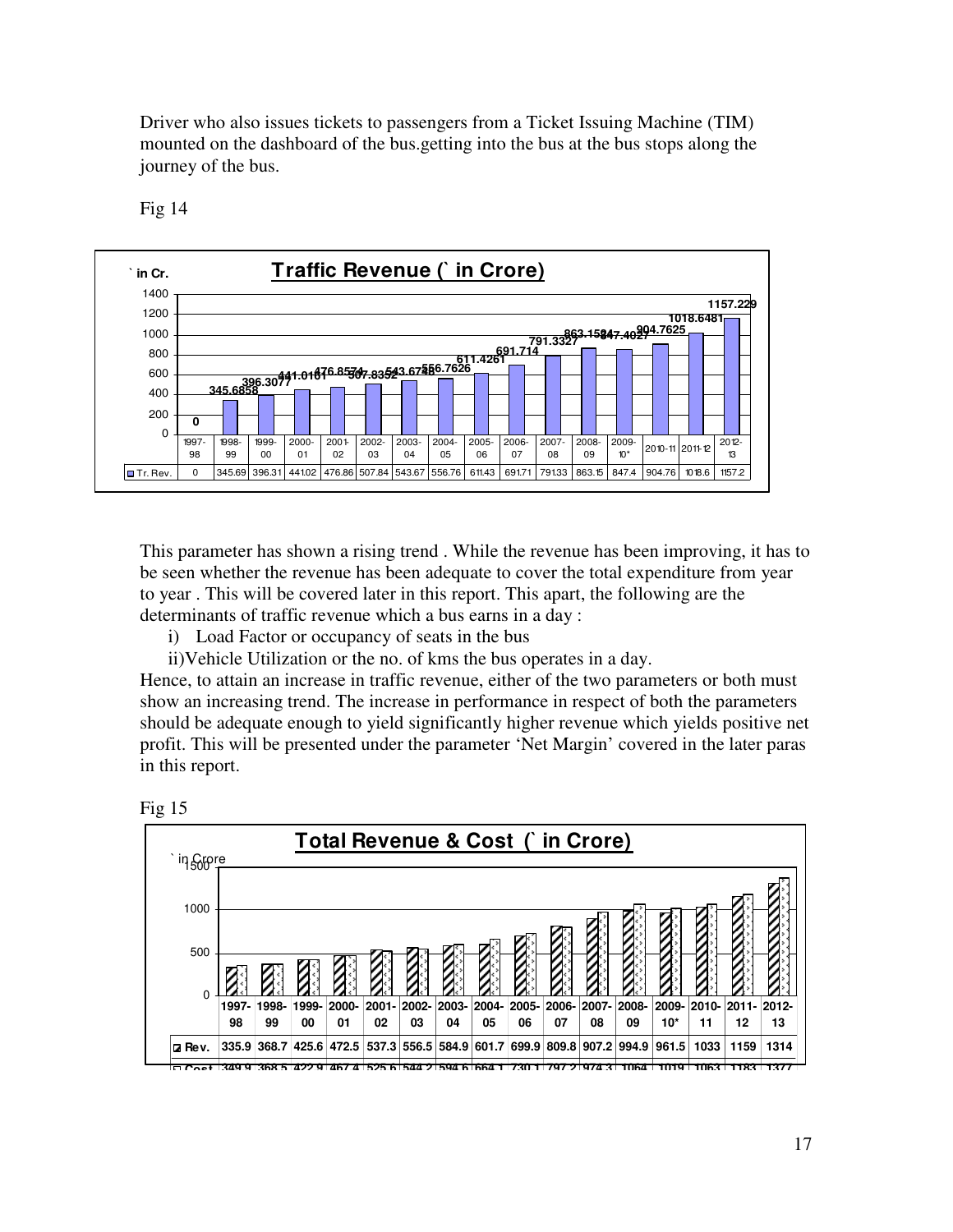The gap between the Total Revenue and Total cost is reflected in the graph in Fig 15 above. As could be seen, the corporation has been incurring losses , which is more clear in the graph at Fig 16 shown below.



Fig 16

The corporation made a profit of Rs.12.67 cr in 2006-07, after which it has incurred losses each year, of Rs. 67.07cr, Rs. 68.57 cr, Rs.57.81 cr, Rs.30.44 cr, Rs.23.44 cr year after ear later, with the loss again mounting to as high as Rs.63.31 cr in 2012-13. Measures to improve profitability are suggested later in the report Fig 17

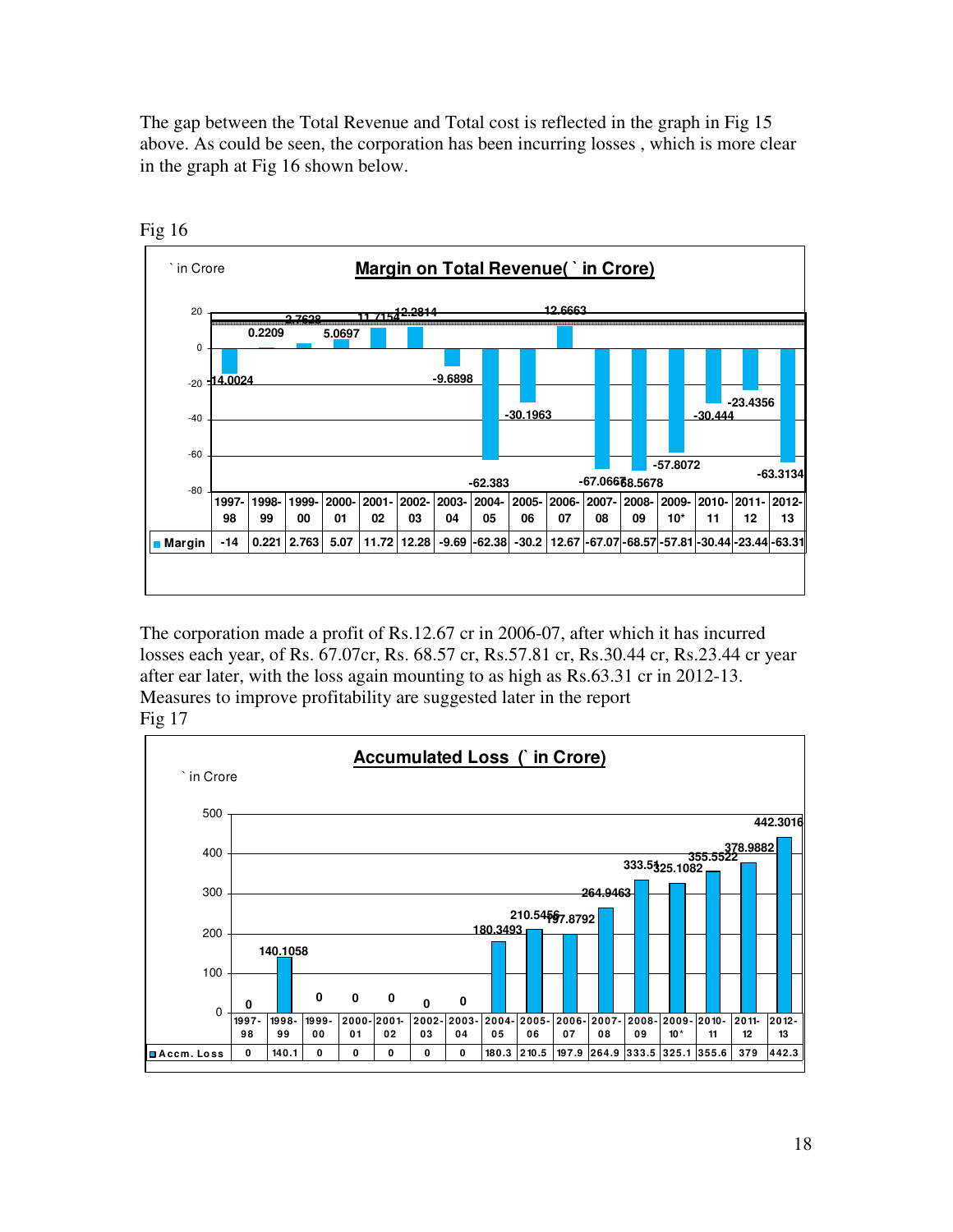These have risen almost ever year from 2004-05 and touched a figure of Rs. 442.30 cr in 2012-03

Fig 18

|              | <b>EPKM &amp; CPKM (in Paise)</b> |       |       |      |      |      |      |                                     |      |              |      |       |      |      |                      |      |
|--------------|-----------------------------------|-------|-------|------|------|------|------|-------------------------------------|------|--------------|------|-------|------|------|----------------------|------|
| in309@inse   |                                   |       |       |      |      |      |      |                                     |      |              |      |       |      |      |                      |      |
| 2500         |                                   |       |       |      |      |      |      |                                     |      |              |      |       |      |      |                      |      |
| 2000         |                                   |       |       |      |      |      |      |                                     |      |              |      |       |      |      |                      |      |
| 1500         |                                   |       |       |      |      |      |      |                                     |      |              |      |       |      |      |                      |      |
| 1000         |                                   |       |       |      |      |      |      |                                     |      |              |      |       |      |      |                      |      |
| 500          |                                   |       |       |      |      |      |      |                                     |      |              |      |       |      |      |                      |      |
| 0            |                                   |       |       |      |      |      |      |                                     |      |              |      |       |      |      |                      |      |
|              | 1997-                             | 1998- | 1999- |      |      |      |      | 2000- 2001- 2002- 2003- 2004- 2005- |      | 2006-  2007- |      | 2008- |      |      | 2009-2010-2011-2012- |      |
|              | 98                                | 99    | 00    | 01   | 02   | 03   | 04   | 05                                  | 06   | 07           | 08   | 09    | 10*  | 11   | 12                   | 13   |
| <b>ZEPKM</b> | 960.7                             | 987   | 1066  | 1153 | 1256 | 1262 | 1269 | 1326                                | 1560 | 1647         | 1662 | 1796  | 1845 | 2151 | 2343                 | 2492 |
| lם CPKM      | 1001                              | 986.4 | 1059  | 1141 | 1228 | 1234 | 1290 | 1464                                | 1627 | 1621         | 1785 | 1919  | 1956 | 2214 | 2390                 | 2612 |
|              |                                   |       |       |      |      |      |      |                                     |      |              |      |       |      |      |                      |      |

The trends of EPKM and CPKM are depicted in the graph above. Measures to improve EPKM and to reduce CPKM cost elements have been suggested under relevant paras in this report. Also, measures for improving commercial revenue have been suggested at the relevant paras in the report.

#### **Fig 17 : Itemised Percentage Cost Components**

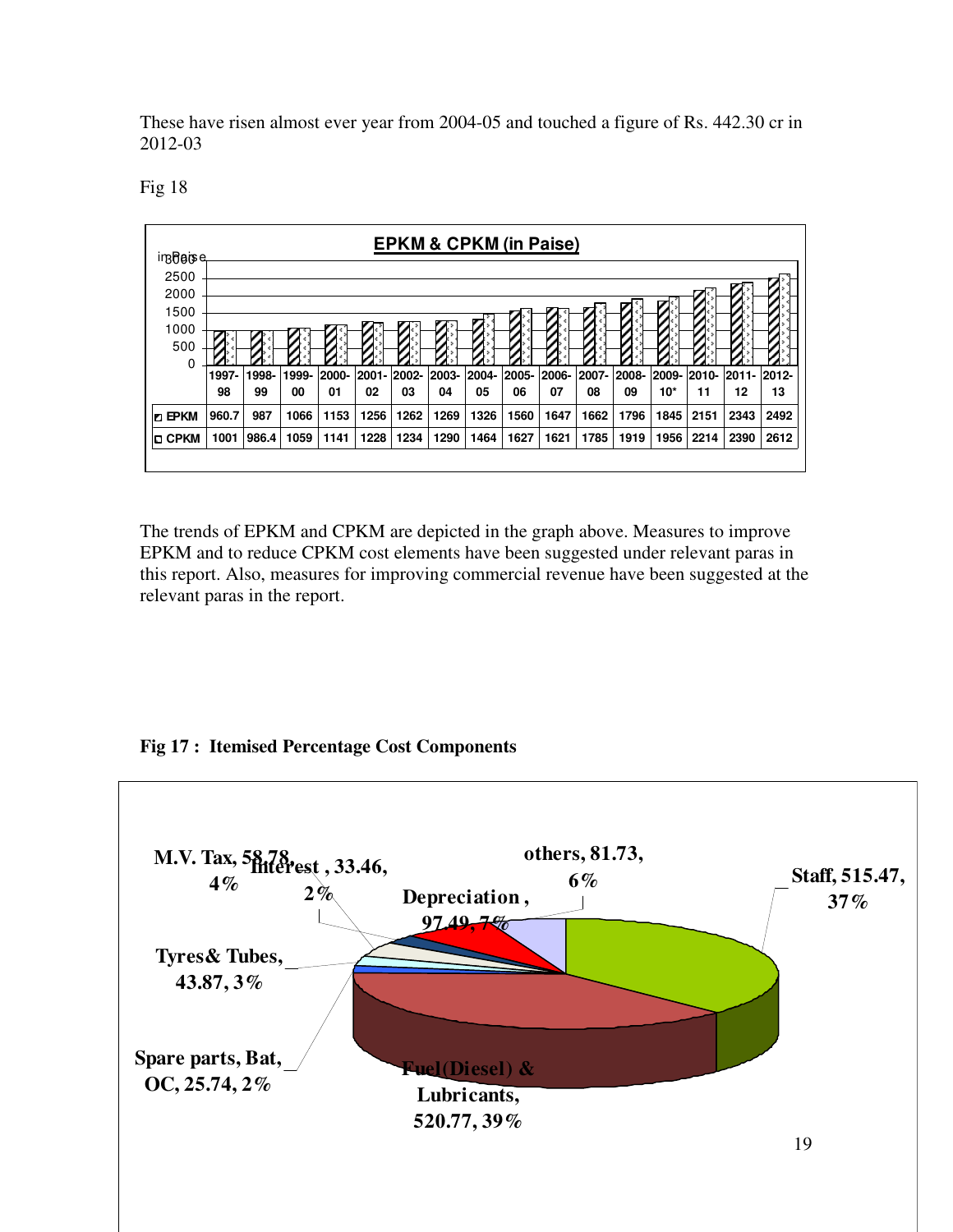From the above pie chart, it may be seen that the dominant costs are mainly:

#### **i) Fuel Cost : 39% of Total Cost and**

#### ii) **Staff Cost : 37% of Total Cost**

Hence all possible measures which result in reduction of these costs should be taken by the corporation.

**Staff Cost** : While the Staff Ratio compares favourably with leading STUs such as KSRTC and APSRTC, yet, it could be further reduced through measures discussed in parts of this report such as by making drivers to issue tickets through dashboard mounted TIMs , introduction of Biometric Attendance systems integrated to Payroll system, computerizing more activities in different departments having clerical activity, etc.

**Fuel Cost** : This cost always poses an environmental threat since petroleum products of diesel and petrol, lubricants, etc., have been spiraling up year after year. Apart from some factors such as proper maintenance of engines, transmission system, etc, two major initiatives will yield significant savings in this area:

- a) Having superior fuel efficient engines in buses by corcing Tatas and Asok Leyland to either design and develop such engines, or to import such engines
- b) Getting Drivers trained for driving at optimal speeds and in a manner that saves fuel. In this behalf, it may be mentioned tha a retd. Service Engineer , Mr. Phillip Joy, had trained man a driver for APSRTC and this led to such Drivers improving their KmPL by about 0.5 to 1.0, or by about 10% to 20%

Fig 19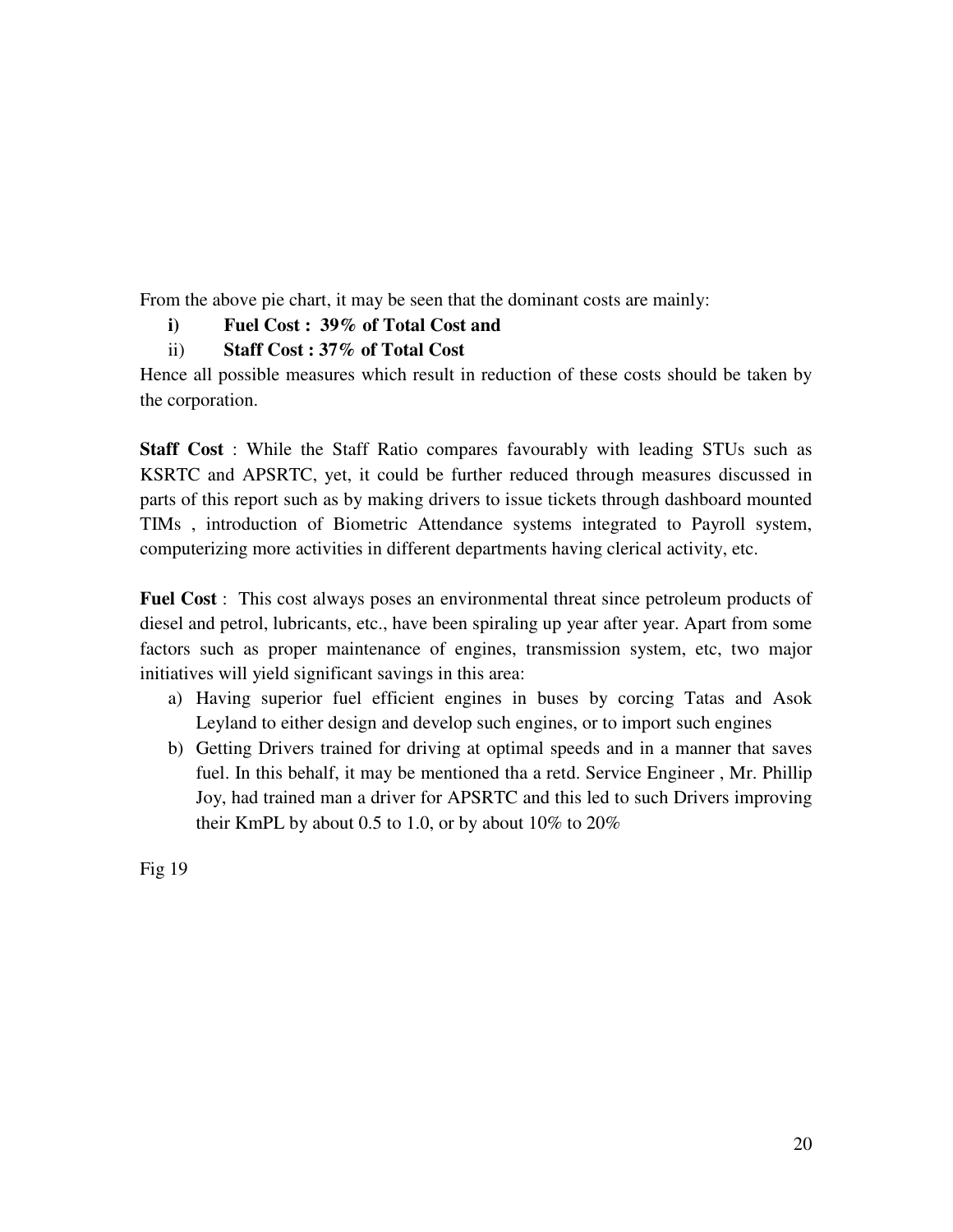

The figure above epicts the main elements of Gross Revenue pictorially. Measures for increasing the commercial revenue / rents have been suggested at relevant portions in this report.

### **7. Stakeholders' Concerns :**

This portion of the draft report presents the aspect relation to concerns of the various external stakeholders,such as govt., society and commuters as mentioned briefly below.

### **7.1 Government.**

#### **a) Efficiency**

The government's primary concerns are the provisions of efficient and satisfactory transport services to commuters. At the same time the government would want NWKRTC to provide the services without incurring any losses and begin a burden in the state. Hence, NWKRTC would require to continue to have, has under the existing system, regular performance monitoring of provision of adequate number of buses on different routes with reasonably acceptable frequency to take care of passengers needs in cities, towns and villages alike.

#### **b)Road Safety**

It would also need NWKKRTC to ensure safety of lives to passengers as well as road users.

In this context it is seen that the rate of accidents i.e. number of accidents per one lakh kms operated by NEKRTC has been hovering in the range of 0.14 to 0.16 in the last 4 years and has not been reduced to a desirable level which could be not greater than 0.10. Amongst the accidents, fatal ones involving loss of precious lives need to be reduced. Drivers training on Driving Simulators is to be adopted in order to ensure that the drivers attitudes are oriented more towards safety of lives. The corporation could take note that KSRTC has been training drivers on computer based simulators for the past few years. This effort, which has yielded positive results in reduction of accidents appreciably of late, will surely pay off in the long run and will in few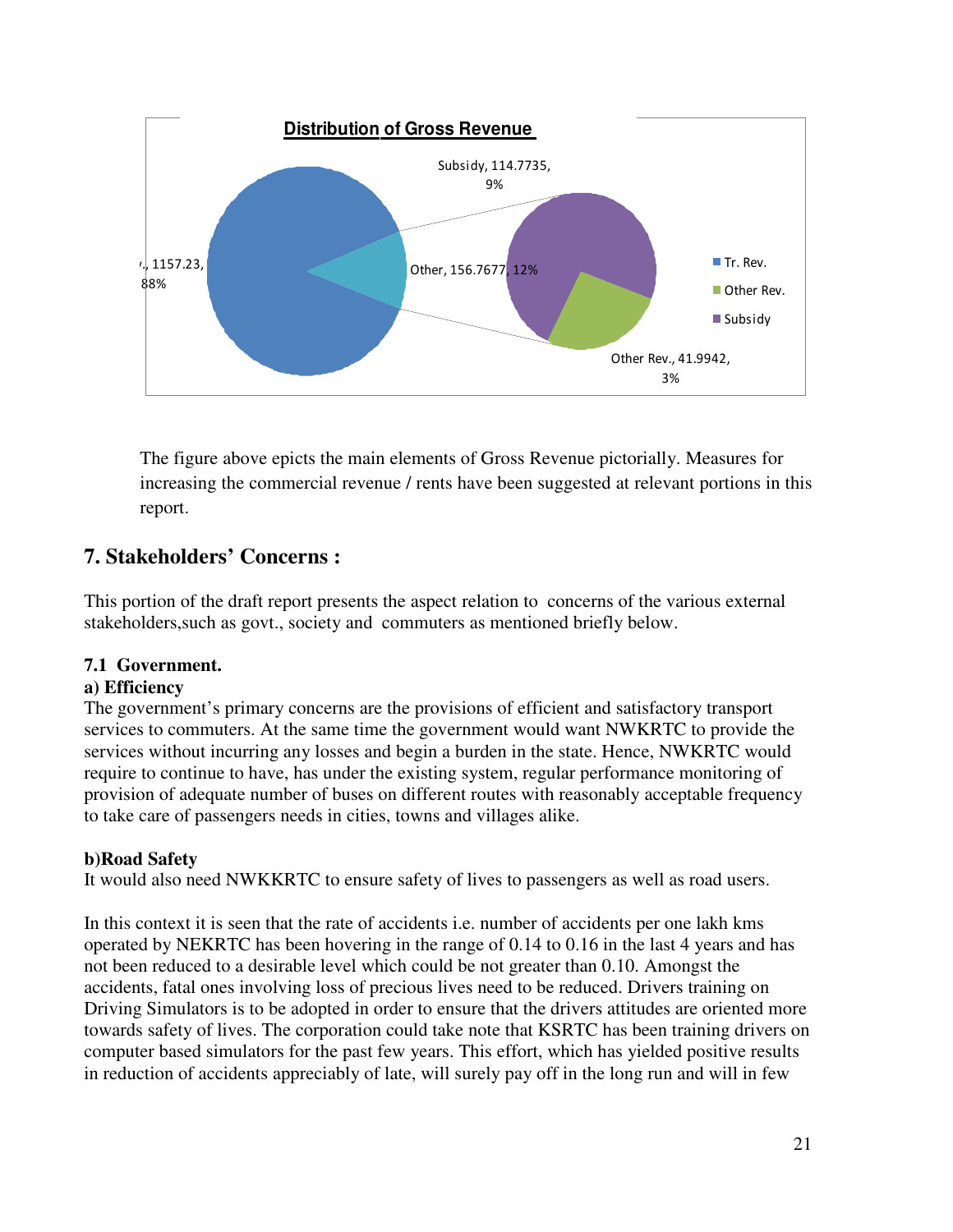years lives apart from saving by way of reduction of compensation for deaths by far, KSRTC and BMTC are the only one presently using such advance technology.

#### **c) Employment Generation**

Yet another concern of the government could be the creations of jobs. KSRTC keeps recruiting man power mostly for productive categories such as driver and conductors and though it has reduced its man power over all to very competitive levels. Its staff ratio on schedules is one of the lowest among large STUs in India, having been brought down progressively from 6.43 in 1998-99 to as low as 5.19 in 2012-13. This was necessary to make the corporation earn profits and to offset the rising cost of inputs such as fuel, tyres, staff wages etc.

Hence, if NWKRTC has to satisfy the twin objectives of the government namely adequate and efficient transport as well as generation of employment, it could do so without impairing its financial position and profits i.e. through growth of its fleet of buses year after year, which it can add in greater nos. if it earns better profits..

#### **7.2 Society**

The societies concerns with reference to NWKRTC would be improvement in number of buses put into operation and their growth, provision of adequate amenities in bus station, provision of employee opportunities, reduction of pollution and reduction in number of breakdowns and accidents.

As mentioned earlier, NWKRTC has grown in its fleet of buses operated , though only marginally, but has as well generated employment.

However, reduction in rate of accidents is yet to be accomplished to acceptable levels, since the rate is comparably higher compared to another STU such as APSRTC.

With regard to breakdown rates, the figure had been brought down progressively to a fairly low figure of only 0.05.by 2012-13.

#### **7.3 Commuters**

The commuters' concerns normally are growth in fleet operated on the various routes yielding higher frequency and reduced waiting time, facilities in availing services such as reservation of bus seats for travel, bus passes, making representations, accessing information on services, etc. through website, as well as appropriate electronic display systems at bus stations, etc.

Growth in fleet has been somewhat satisfactory as discussed earlier. On the latter aspect of access of services, information etc., a special mention must be made about the following initiatives taken by NWKRTC.

#### 7.3.1 **IT Initiatives by NWKRTC to facilitate commuters**.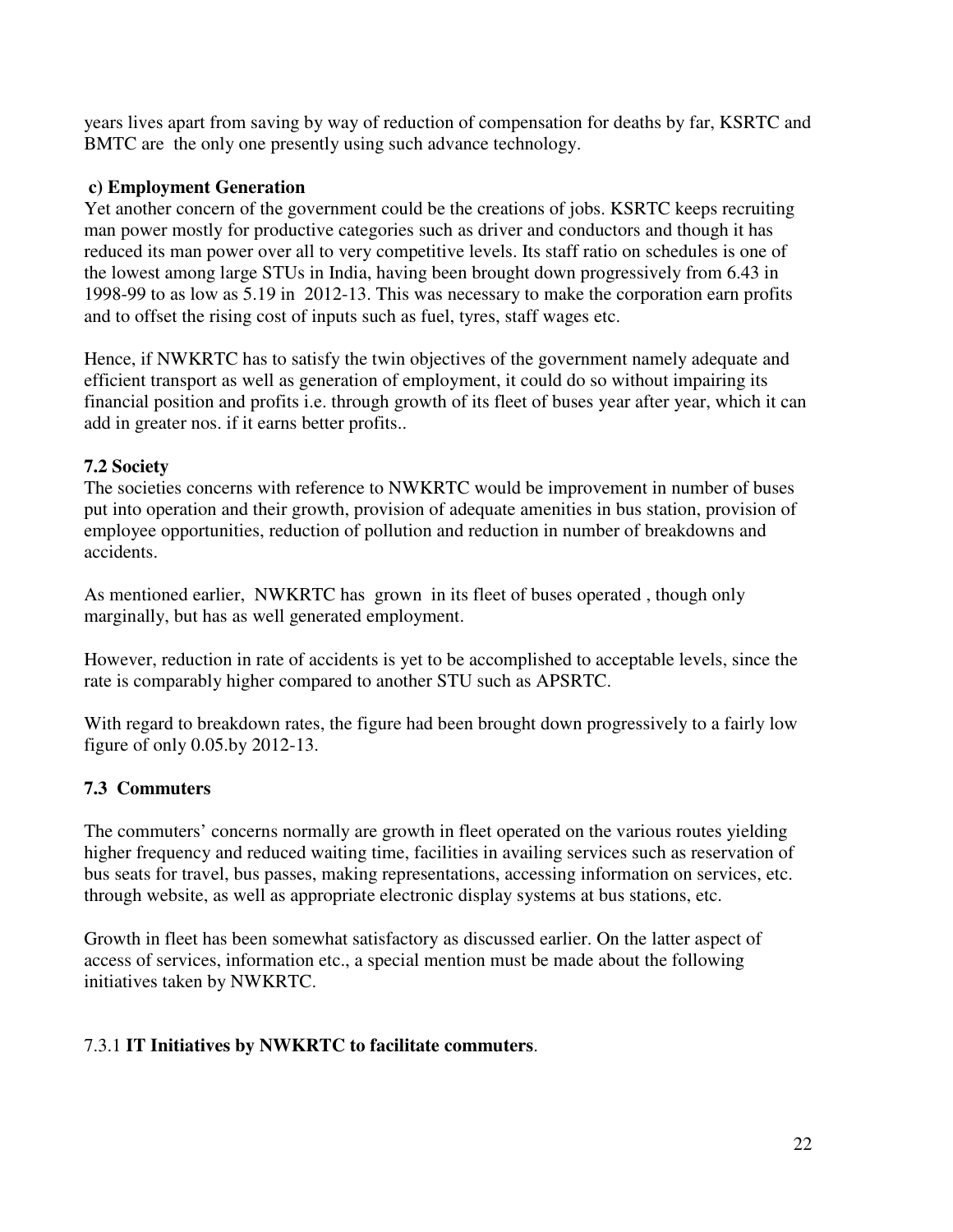1) Internet based passenger reservation system – AWATAR PROJECT :- This project facilitates commuters for Any Where Any Time Advance Reservation with user friendly features including display of layout of vacant seats in the bus, facility for per / postponement, partial cancellation, on line reservation through payment gateway, e-ticket printing of home PD / any where, booking of tickets through credit cards etc.

As per the operation department records about Rs. 1.3 crore passengers have so for booked tickets under the AWATAR system.

2) Electronic Ticketing Machines (ETMs) in Buses which make the process more transparent, providing additional passengers required information on the ticket, minimizing scope for fraud etc.

3) Automatic driving test for drivers:

 An additional project worth considering could be the GPS technology based Real Time Passenger information system and automatic vehicle tracking system – as has been done by BMTC for city buses and as was implemented at APSRTC as a proto type in 2004 for a few long distance buses. But for such and other technology – intensive project both central and state government must extend adequate financial grants to STUs, which are also capital intensive which STUs can ill – afford but which are going to even improve their financial performances. It is understood tenders for expression of interest were called for.

NWKRTC is planning for the aforesaid technolog induction in a big way but faces the limitation of funds.

#### **5.4 Employees**

Their stake concerns wages commensurate with the rise in cost of living, protection of jobs, compensation for higher productivity, etc. It is seen that the corporation has being carrying out periodic wage revision and compensating them for rise in cost of living through DA revision. Even jobs are much better protected than under the private sector, with employees losing their jobs only when they got involved in serious misconduct, irregularity cases, corruption etc.

### **8. Balanced Score Card**

In the paras to follow, the concept of Balanced Score Card is furnished as conceived b pioneers of the concept, namely Robert Kaplan and David Norton.

The balanced scorecard is a strategic planning and management system that is used extensively in business and industry, government, and nonprofit organizations worldwide to align business activities to the vision and strategy of the organization, improve internal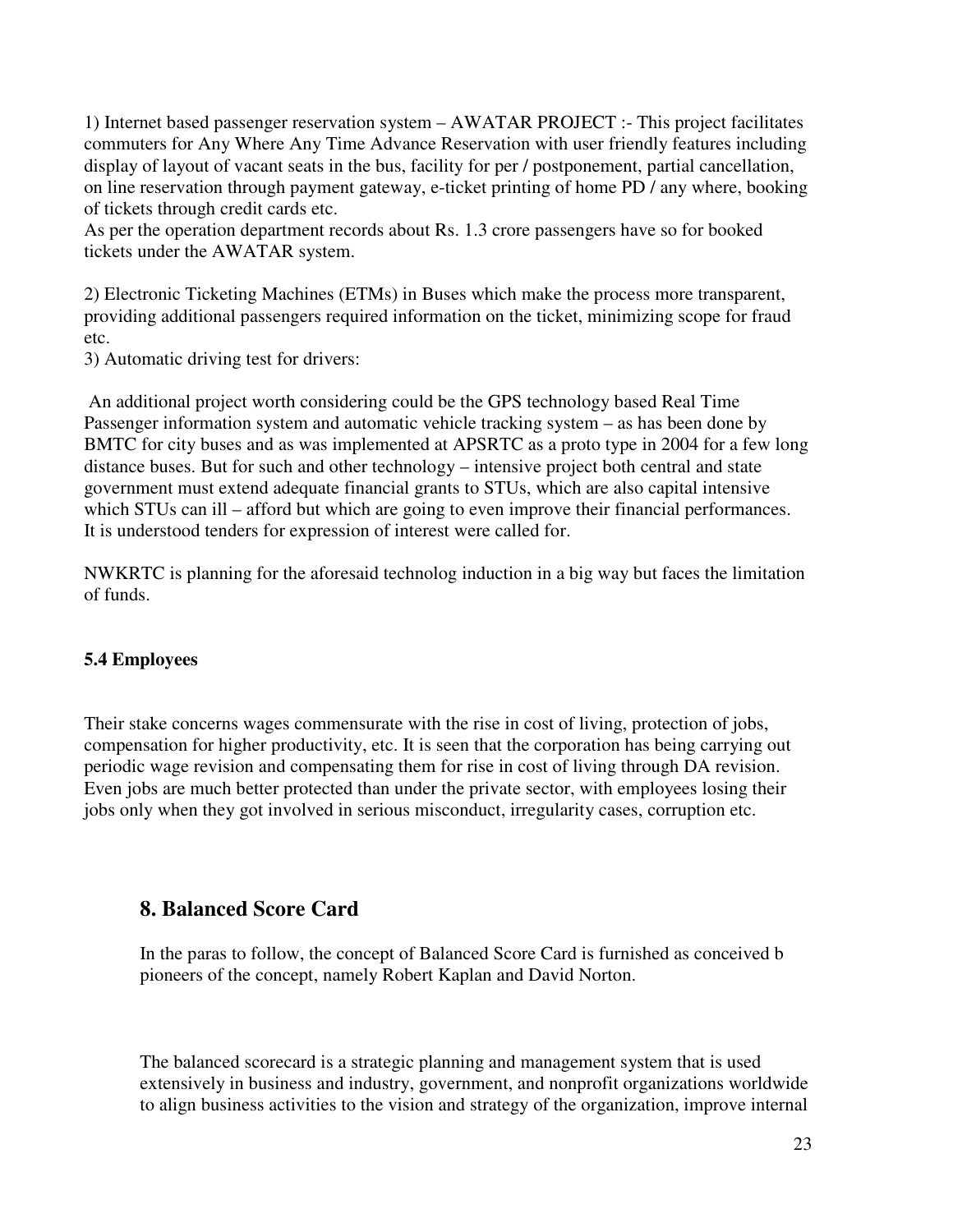and external communications, and monitor organization performance against strategic goals. It was originated by Drs. Robert Kaplan (Harvard Business School) and David Norton as a performance measurement framework that added strategic non-financial performance measures to traditional financial metrics to give managers and executives a more 'balanced' view of organizational performance. While the phrase balanced scorecard was coined in the early 1990s, the roots of the this type of approach are deep, and include the pioneering work of General Electric on performance measurement reporting in the 1950's and the work of French process engineers (who created the *Tableau de Bord* – literally, a "dashboard" of performance measures) in the early part of the 20th century.

The balanced scorecard has evolved from its early use as a simple performance measurement framework to a full strategic planning and management system. The "new" balanced scorecard transforms an organization's strategic plan from an attractive but passive document into the "marching orders" for the organization on a daily basis. It provides a framework that not only provides performance measurements, but helps planners identify what should be done and measured. It enables executives to truly execute their strategies.

This new approach to strategic management was first detailed in a series of articles and books by Drs. Kaplan and Norton. Recognizing some of the weaknesses and vagueness of previous management approaches, the balanced scorecard approach provides a clear prescription as to what companies should measure in order to 'balance' the financial perspective. The balanced scorecard is a management system (not only a measurement system) that enables organizations to clarify their vision and strategy and translate them into action. It provides feedback around both the internal business processes and external outcomes in order to continuously improve strategic performance and results. When fully deployed, the balanced scorecard transforms strategic planning from an academic exercise into the nerve center of an enterprise.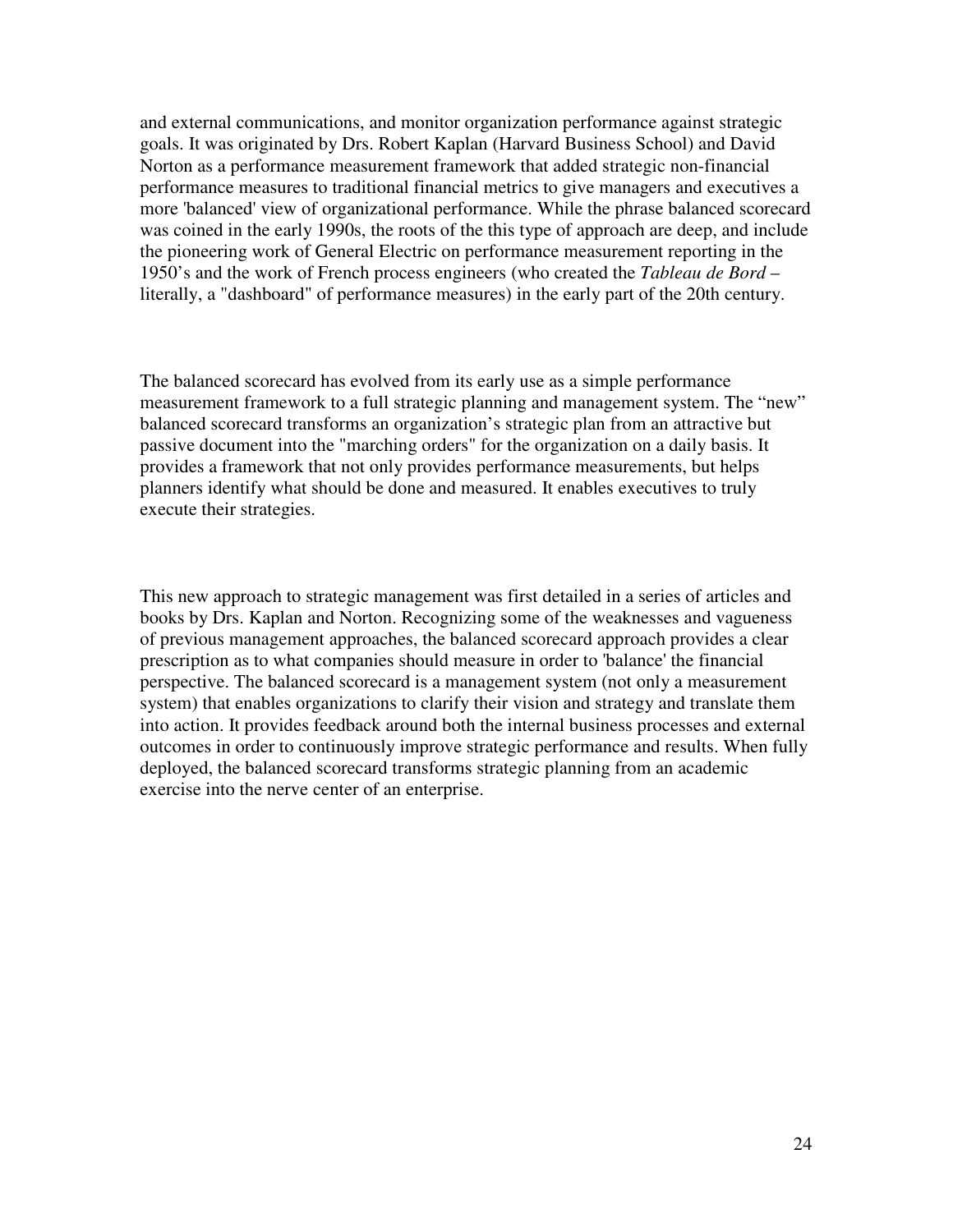The essence of the Balanced Score Card as a strategic management tool is depicted in the schematic diagrams shown



# **Balanced Scorecard Framework\***

\* Adapted from Kaplan & Norton. 1996. The Balanced Scorecard. Harvard Business School Press: 9. Original from HBR Jan/Feb 1996, p. 76. below.

Kaplan and Norton describe the innovation of the balanced scorecard as follows:

"The balanced scorecard retains traditional financial measures. But financial measures tell the story of past events, an adequate story for industrial age companies for which investments in long-term capabilities and customer relationships were not critical for success. These financial measures are inadequate, however, for guiding and evaluating the journey that information age companies must make to create future value through investment in customers, suppliers, employees, processes, technology, and innovation."

A simpler way of depicting the salient features of the Balanced Score Card would be through the schematic depicted in the figure below: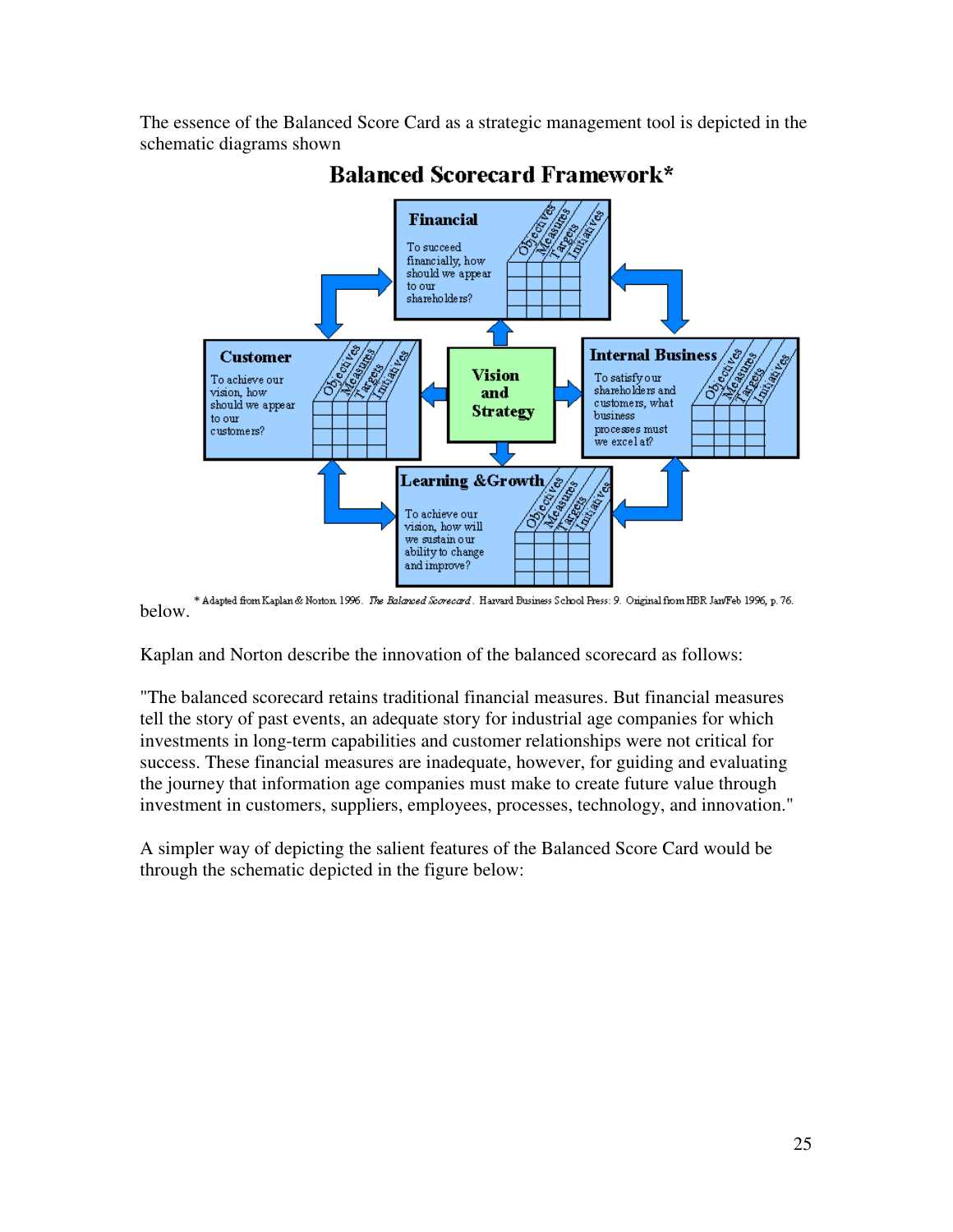

### **NWKRTC – A Balanced Score Card**

State Transport Undertakings( STUs ) in India transact their business under a typical set of constraints, the more significant of which are as follows:

- i) Lack of freedom to increase bus fare / tariff even when costs of inputs such as diesel fuel ,
- ii) Non-refund or delayed re-imbursement of subsidies to compensate for bus travel concessions offered by way of 'social service' to different segments of society such as students, govt. NGO employees, physically challenged persons, etc.
- iii) Petty private operators operating their contract/ stage carriage services illicitly on the STU's authorized routes, often carrying away passengers waiting at the STU's own bus station/ bus stand
- iv) 'Sizeable Overhead Costs' since STUs have to employ staff in separate departments such as Audit, Personnel & Training, Security, Bus Station Maintenance, Ticket Checking / Enforcement, etc.
- v) State Governments' compulsive directives to operate bus services to connect various remote villages along routes passing through villages with low population and hence implying low occupancy in buses and hence financial losses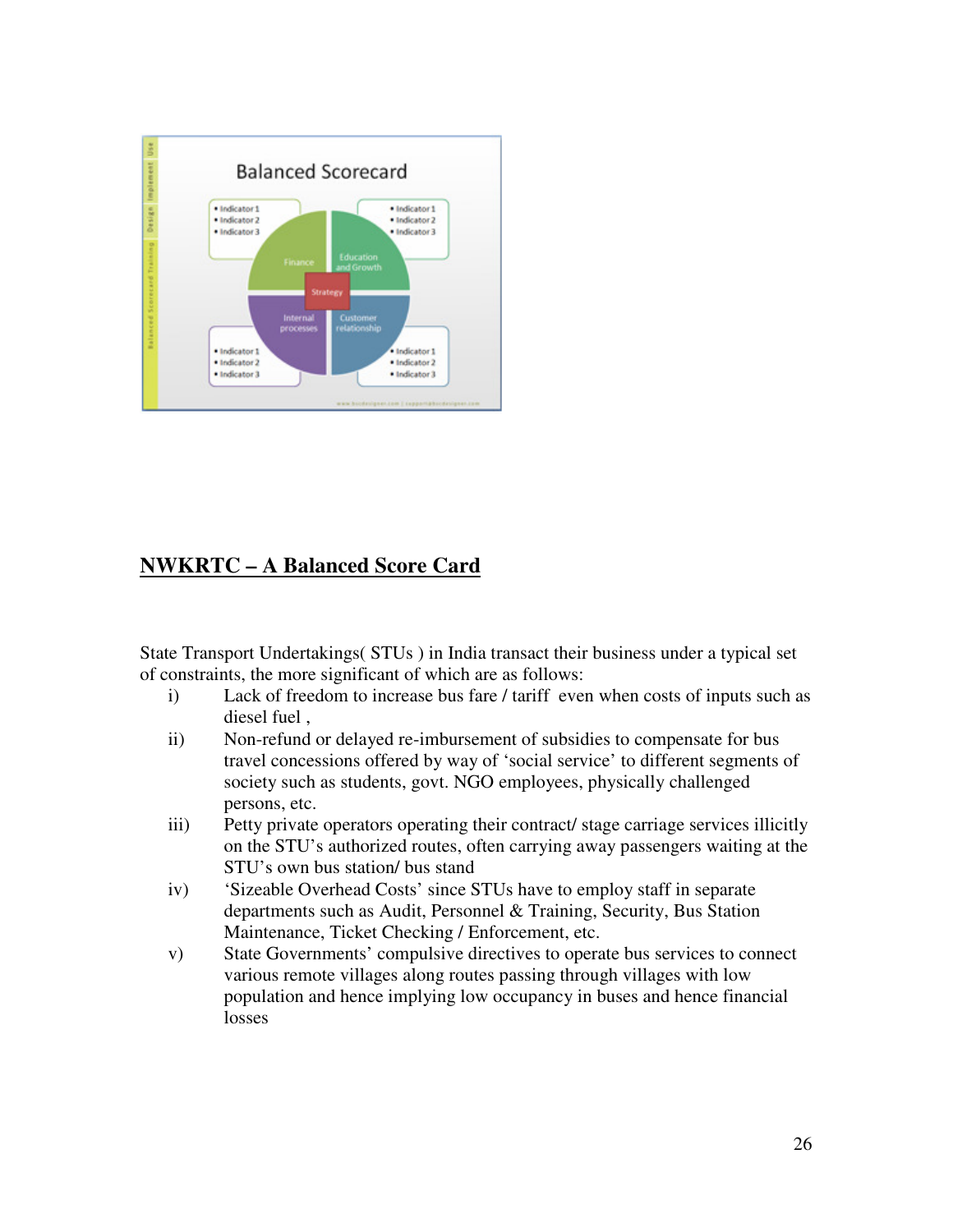In view of all these aforesaid constraints, even the efficient ones amongst the STUs in India are unable to avoid incurring burgeoning losses year after year

A Balanced Score Card ( BSC ) for STUs in India will therefore have to limit the weightage for the Financial Parameters, while providing a higher weightage for Physical Parameters. The following three scenarios deserve due consideration in the choice of weightage for the Financial and Physical Parameters:

a) Equal weightage of 50% for Financial and 50% for Physical Parameters :

Such an option is most desirable under conditions of'level playing field' which imply quick govt. approval to raise bus fares in proportion to increase in costs of inputs, strict regulation of enforcement by RTA to curb illicit operations by private operators, etc.

b) 60% weightage for Physical Parameters and 50% weightage for Financial Parameters.

Such an option is desirable when at least 'near' level playing conditions are Ensured or facilitated by the state govt.

c) 75% weightage for Physical Parameters and 25% weightage for Financial Parameters

This option could be adopted for STUs operating in typical low population concentrations such as lesser developed states, hilly regions, etc.

In the case of NWKRTC, it may be appropriate a weightage ratio of 60-40 For Physical and Financial Parameters respectively. This is because, the govt. does give subsidy re-imbursements and also accords bus fare revision , though with a delay, to enable the STU to meet most of the financial cost impact of fuel price increase.

### **Performance Parameters For Balanced Score Card for NWKRTC:**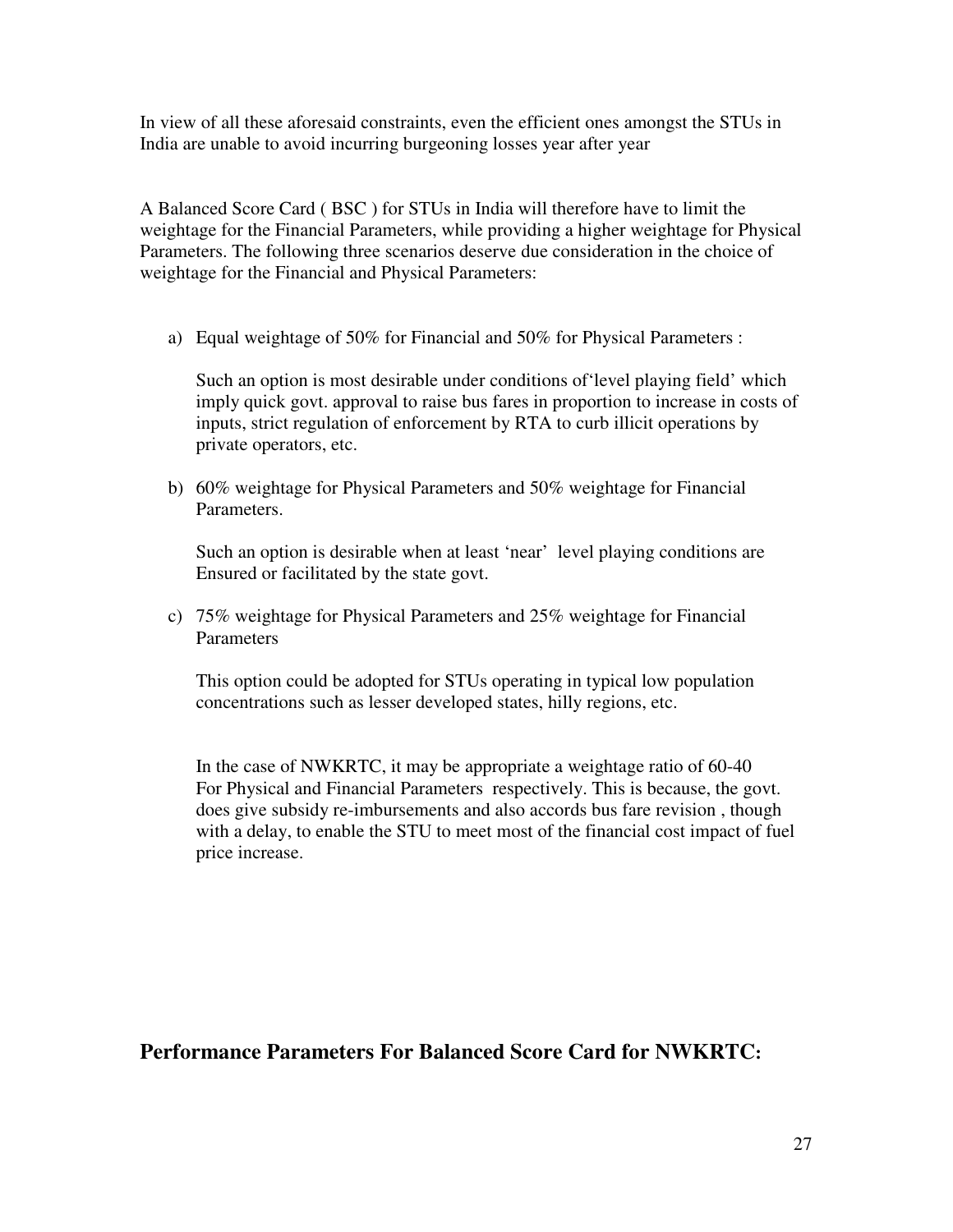| <b>1. Financial Parameters</b>               |           |  |
|----------------------------------------------|-----------|--|
|                                              | Weightage |  |
|                                              |           |  |
| 1.1. Traffic Revenue (Rs. Cr.)               | 0.20      |  |
| 1.2 Commercial Revenue(Rs.Cr.)               | 0.10      |  |
| 1.3 .Net Profit (Rs.Cr)                      | 0.10      |  |
| 2. Physical Parameters                       |           |  |
| 2.1 No. Of Buses per Lakh Population         | 0.02      |  |
| <b>2.2 Vehicle Utilisation</b>               | 0.10      |  |
| (Kms per Bus per Day)                        |           |  |
| 2.3 Load Factor (% Occupancy)                | 0.08      |  |
| 2.4 Fuel Efficiency                          | 0.10      |  |
| (Kms PerLitre)                               |           |  |
| 2.5 Staff Ratio                              | 0.15      |  |
| (Staff per Bus Held)                         |           |  |
| 2.6 Accident Rate                            | 0.02      |  |
| (No. of Accidents per Lakh Kms               |           |  |
| 2.7 IT&C Investment in the Year              | 0.03      |  |
|                                              |           |  |
|                                              |           |  |
| 2.8 Market Studies Done in the Year          | 0.02      |  |
| (No. of Studies)                             |           |  |
| 2.9 No. of BOT Schemes Launched in           | 0.02      |  |
| the Year                                     |           |  |
|                                              |           |  |
| 2.10 Adoption of Best Practices / New        | 0.01      |  |
| <b>Schemes for Profitability Improvement</b> |           |  |
|                                              |           |  |
|                                              |           |  |
|                                              |           |  |
| 2.11 Investment on Training for the year     | 0.05      |  |
|                                              |           |  |
|                                              |           |  |
| <b>TOTAL SCORE</b>                           | 1.00      |  |
|                                              |           |  |
|                                              |           |  |
|                                              |           |  |

### **9. Decision – Information Matrix (DIM)— A New Tool for Better Decision-making:**

It was found during discussions had with the Managing Director, the Directors / Heads of department that NWKRTC is on the move and wants to be commercially aggressive. Under such present management culture, the hands of the top management team would indeed get further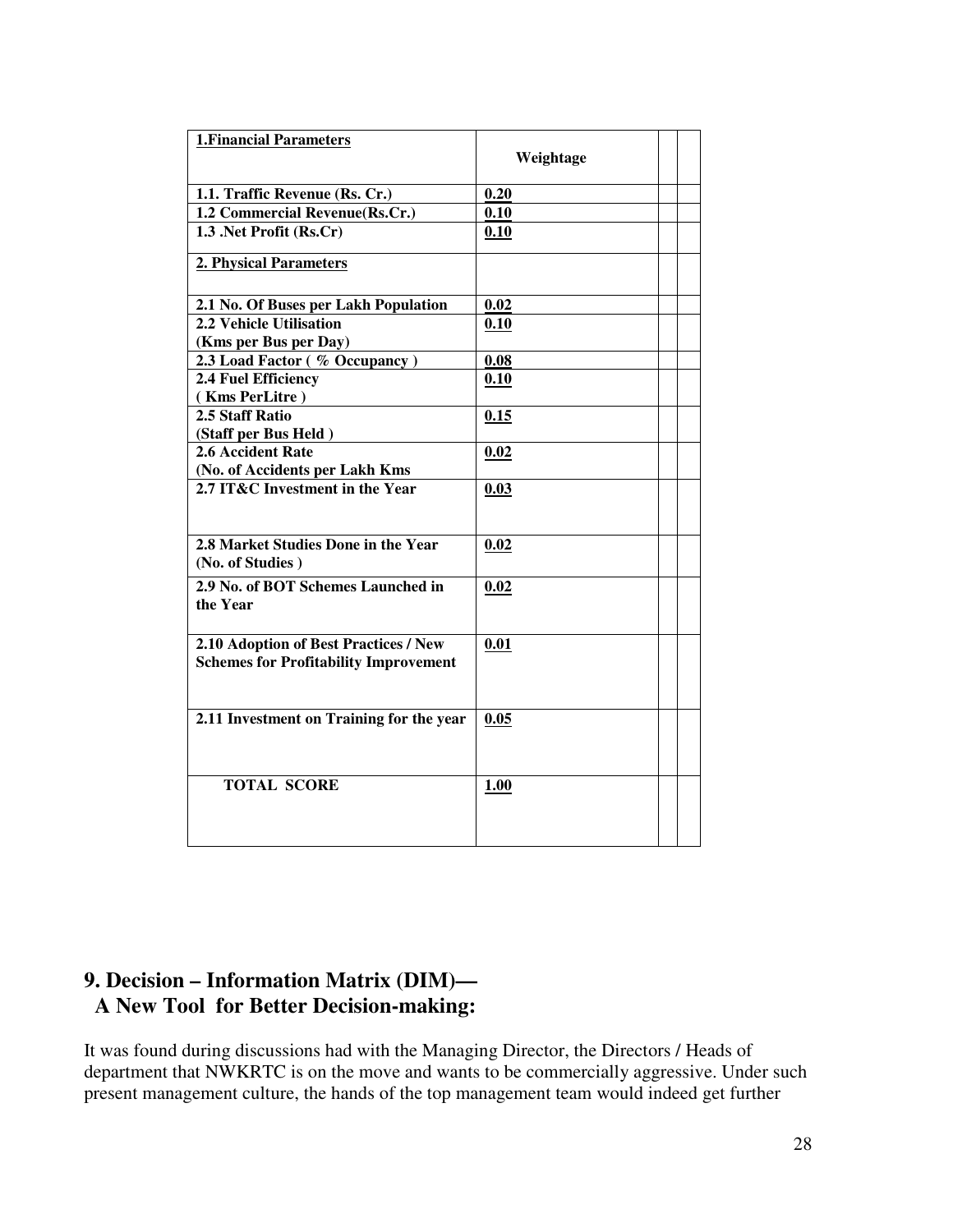strengthened by developing an improvised MIS through a ' Decision – Information Matrix (DIM)', A specimen of information content required for a typical decision under the DIM format is presented below

| <b>Decision Domain</b> | Decision to be<br>made      | Decision type<br>(Routine / Non<br>Routine) | Data /<br>Information<br><b>Content Required</b>                                                                                                                                                                                                                                                                                                                                   |
|------------------------|-----------------------------|---------------------------------------------|------------------------------------------------------------------------------------------------------------------------------------------------------------------------------------------------------------------------------------------------------------------------------------------------------------------------------------------------------------------------------------|
| Operations             | New Route to be.<br>started | $Non - R$ outine                            | Statistical data of<br>origin, destination<br>places and<br>places/towns/villages<br>along the route, new<br>factories or<br>developments<br>planned in the area,<br>statistical data from<br>government<br>departments, data on<br>private buses, trains<br>playing, quality of<br>roads along the<br>route, nature of<br>traffic demand<br>(whether personal or<br>seasonal etc. |

# **Decision Information Matrix ( DIM )**

## DIM ( Contd.)

| Decision Domain | Decision to be made | Decision type  | Data / Information      |
|-----------------|---------------------|----------------|-------------------------|
|                 |                     | (Routine / Non | <b>Content Required</b> |
|                 |                     | Routine)       |                         |
| Operations      | Augmentation of     | Routine        | Total number of         |
|                 | Buses on a Route    |                | buses, route length,    |
|                 |                     |                | average vehicle         |
|                 |                     |                | utilization, average    |
|                 |                     |                | EPKM and                |
|                 |                     |                | occupancy Ration        |
|                 |                     |                | (OR), average profit    |
|                 |                     |                | per km, number of       |
|                 |                     |                | private vehicles /      |
|                 |                     |                | FPT vehicles (Jeeps,    |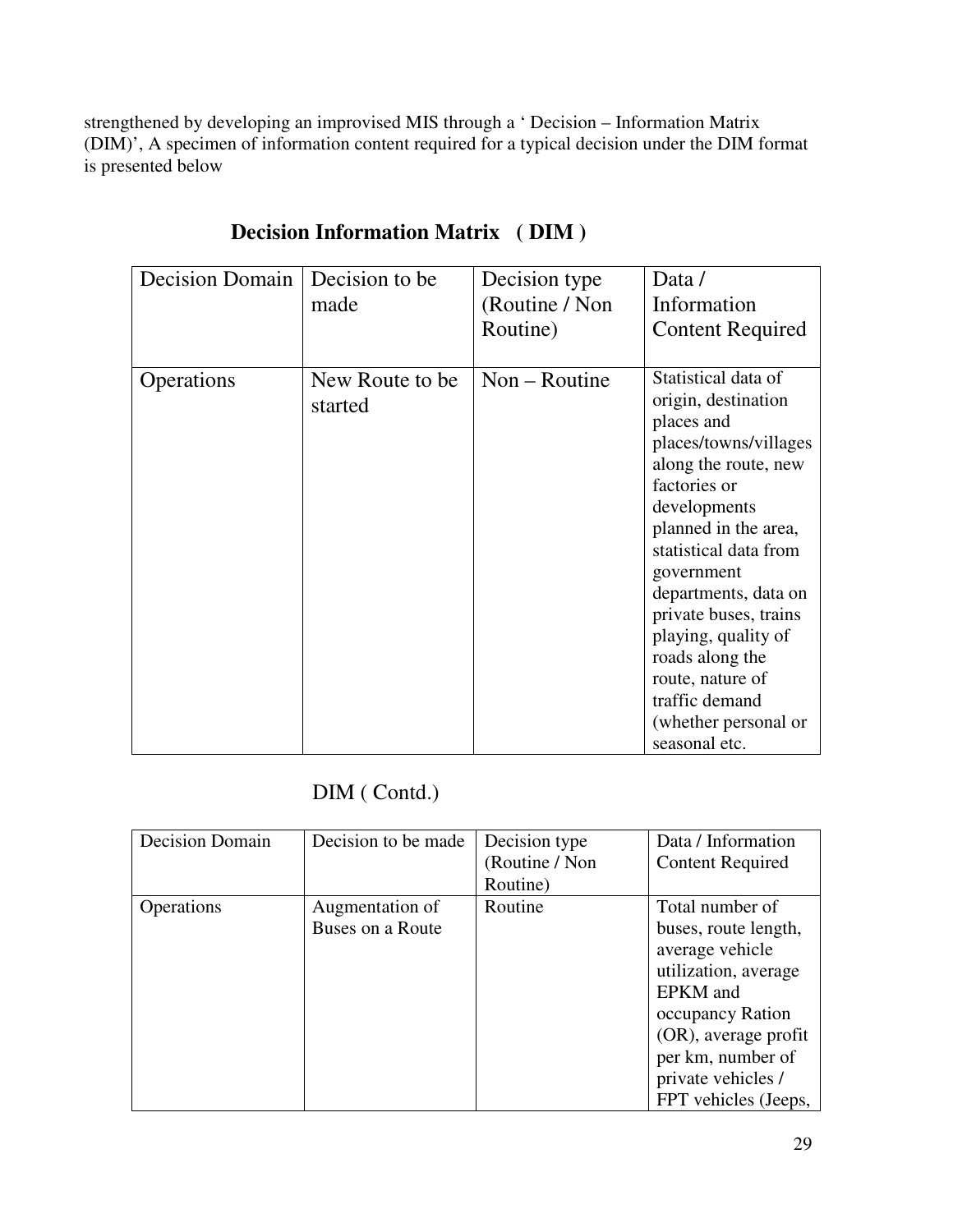|  | autorickshaws,       |
|--|----------------------|
|  |                      |
|  | private vans,        |
|  | contract carriages   |
|  | etc. operation along |
|  | the full length of   |
|  | parts of the route.  |
|  | Additional Data /    |
|  | Information          |
|  | Required:            |
|  | a) List of           |
|  | competing            |
|  | routes also          |
|  | needing              |
|  |                      |
|  | augmentatio          |
|  | n through            |
|  | additional           |
|  | buses with           |
|  | the                  |
|  | information /        |
|  | data as listed       |
|  | above.               |
|  | b) Newly             |
|  | originated           |
|  | commercial           |
|  | activities           |
|  | along the            |
|  | route                |
|  | c) List of           |
|  |                      |
|  | public               |
|  | representativ        |
|  |                      |
|  |                      |
|  | es or public         |
|  | representation       |
|  | pending for the      |
|  | route.               |
|  | d) Social facts      |
|  | warranting           |
|  | augrmentatio         |
|  | $\mathbf n$          |
|  |                      |
|  |                      |

It is felt that development of such a Decision – Information Matrix (DIM) would streamline the MIS towards the decision – making needs of the top management.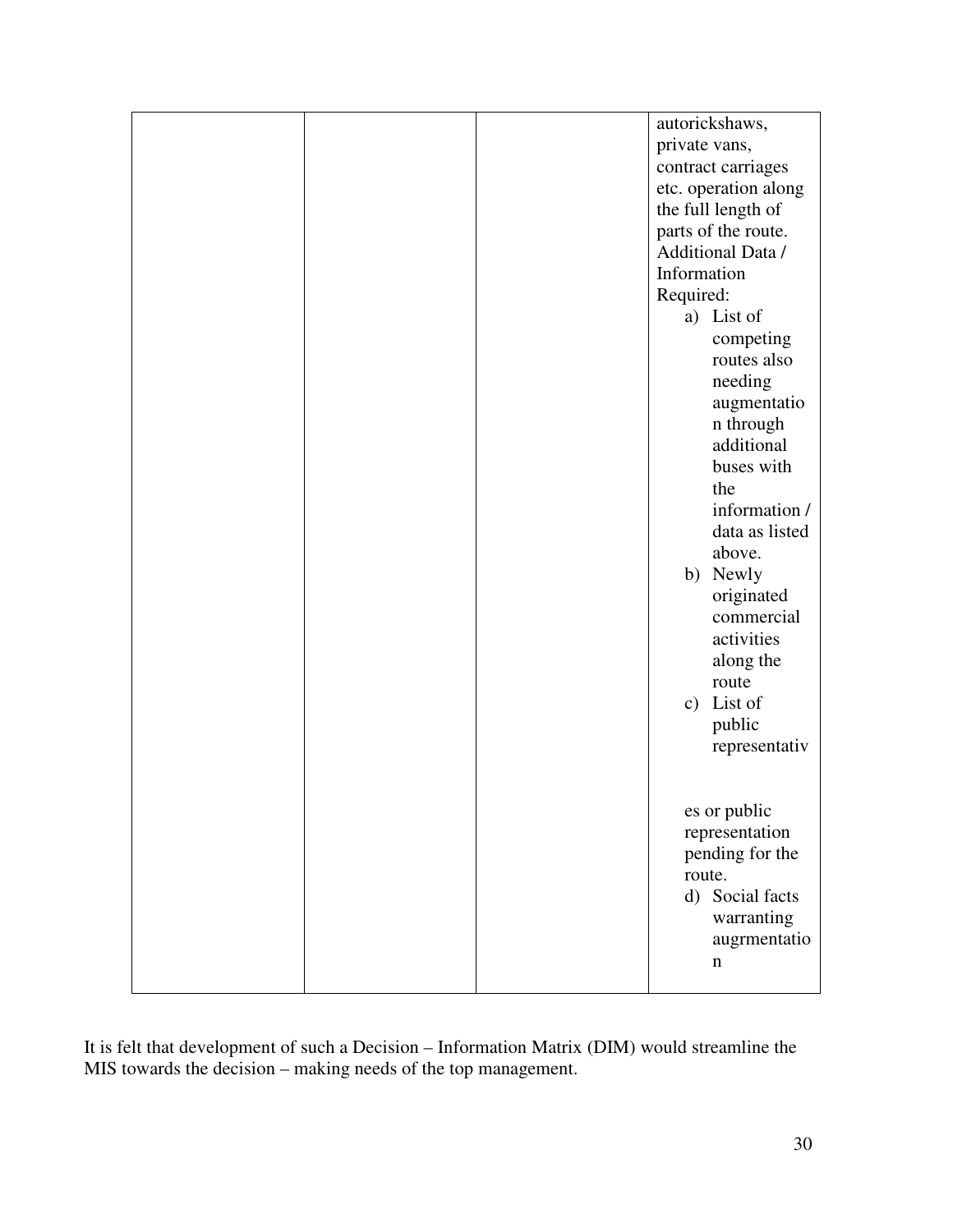Even external environment related information would need to be gathered and provided in DIM wherever necessary, such as for example in case of governments plans to construct new colonies or new towns ( such as the Navi Mumbai townships in Mumbai ) forecasted demand for two – wheelers and four wheelers of the manufactures etc.

|                              | <b>NWKRTC</b> | <b>APSRTC</b> | <b>KSRTC</b> |
|------------------------------|---------------|---------------|--------------|
|                              |               |               |              |
| 1. a) Total Fleet of Buses   | 4718          | 22574         | 7829         |
| b) New Buses Inducted        |               |               |              |
| i) No. of Buses              | 740           | i) 1501       |              |
| ii) % Increase               |               |               |              |
| 2. Fleet Utilization (%)     | 95.4          | 99.61         | 91.3         |
| 3 Vehicle Utilization (Kms   | 333           | 363           | 329          |
| Per Bus per day)             |               |               |              |
| 4. Load Factor (%)           | 63.0          | 69            | 81.0         |
| (Occupancy Ratio)            |               |               |              |
| 5. Staff Ratio               | 5.9           | 5.94          | 5.17         |
|                              | 64.89         |               |              |
| 6. Employee Productivity     | 0.15          | 60            | 69.62        |
|                              | 5.09          |               |              |
| 7. Fuel KmPL                 |               | 5.15          | 4.81         |
| 8. Accident Rate(perLakh km) | 0.12          | 0.09          | 0.13         |
|                              |               |               |              |
|                              |               |               |              |
|                              |               |               |              |
|                              |               |               |              |
|                              |               |               |              |
|                              |               |               |              |

#### **Comprative Performance of NWKRTC Versus Benchmark STUs – Year 2012-13**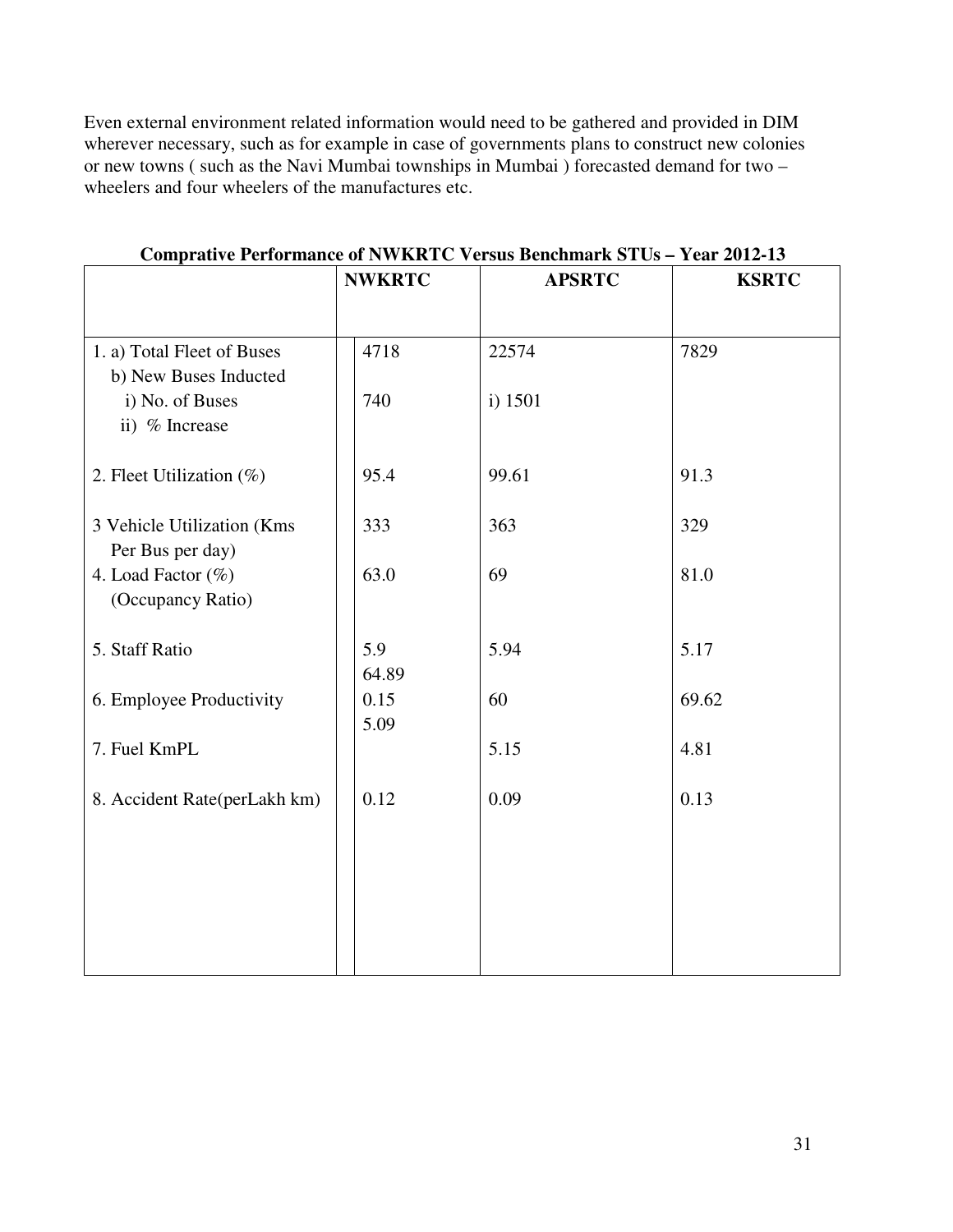### **10. Best Practices of a few STUs Proposed for adoption by NWKRTC**

The following practices which have yielded significant savings in cost and also substantial additional revenue for Benchmark STUs , namely APSRTC and KSRTC are suggested to be adopted by NWKRTC.

i) **Incentive Schemes** : Like in APSRTC, which has by far got the best of incentive schemes in the entire country, NWKRTC could introduce schemes covering various performance parameters such as Earnings ( Revenue ), Fuel KmPL, Cancellations, Breakdowns, Tyre Life,Production ( in Workshops/ Tyre Retreading Shops/ Body Building Unit ) etc.,. If need be a team from the corporation could visit APSRTC and have a first hand opinion about the efficacy of these schemes for adoption in NWKRTC. Bigger corporations like APSRTC has by now realized savings of a few thousand crore rupees as the corporation had implemented these multifarious incentive schemes to improve performance across the afore-mentioned performance parameters.

ii) Introducing **Ticket Issuing Machines ( TIMs )** on long and medium distance routes duly iii displacing conductors from these services as was done in APSRTC quite a few years ago.

iii) Adoption of **GPS Technology** based**Real Time Passenger Information System** 

iv) Introducing **Biometric Attendance Monitoring Systems** with integration of its inputs with the Pa Roll System at Depots, Workshops, Administrative Offices, etc.

v) Introducing a scheme to appoint **"Brand Ambassadors of NWKRTC** " in order to develop them as our publicity agents and suitably rewarding them. Brand Ambassadors for Urban areas/ municipalities, district headquarters as well as at Taluka level could be selected and appointed.The brand ambassadors could range from renowned celebrities in fields such as cinema, or sports, etc. to locally well known personalities within the district, etc..

# **11. Recommendations: Vis-à-vis Challenges And Opportunities**

The organization structure and associated delegation of authority in NWKRTC seems to be delivering the results to some extent after the splitting of the monolith Corporation namely, KSRTC.. However, there is a need to design a decision oriented MIS in order to make decisions yet more effective and profit oriented.

Such an MIS and also a *Decision-Information Matrix (DIM)* could easily be designed without much difficulty as has been the experience of this author in a large STU.

The following recommendations are made which will go to boost NWKRTC's performance to much higher levels and will safeguard the interests of the stakeholders namely, commuters for improved , safe and punctual services, society for less polluting buses to conserve the environment, as well as sufficiency of buses for more frequent buses,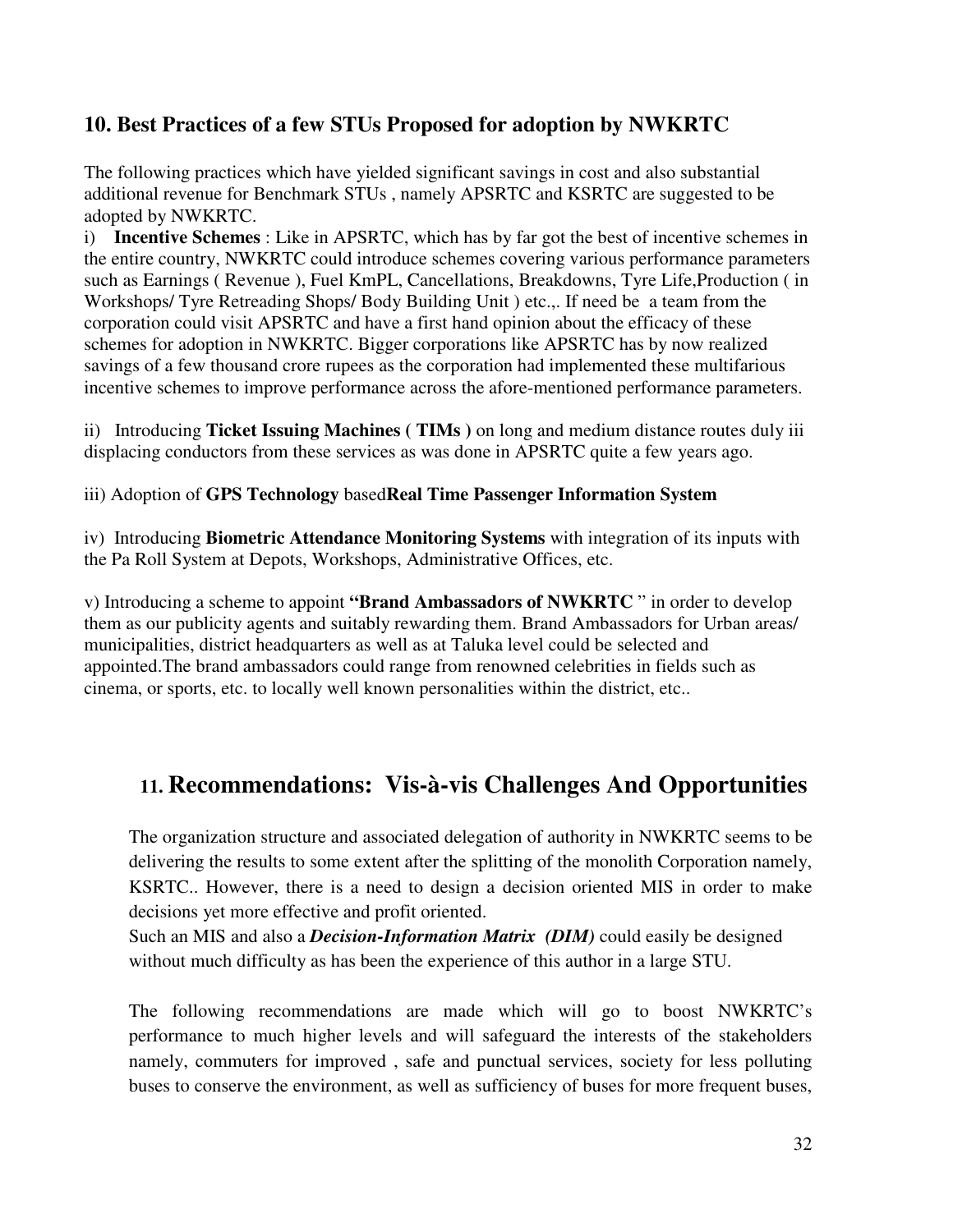Government for employment generation and revenue thru taxes, employees for better salaries and continued employment thru healthy growth in profits from year to year and hence in the size of the undertaking and finally, NWKRTC would look to sustenance and growth amid growing competition from private and IPT modes of transport , mainly the autorickshaws, minivans/ jeeps, etc...

 i) *Designing* and developing a Decision-Information Matrix which will be integrated into a decision oriented , IT enabled MIS.

 ii) *Developing* new information outputs such as vehicle-wise, service-wise and route-wise profitability statements, exception reports on low performing units, routes, services ,crew and mechanics with more enriched and decision relevant information/ data content ( This author could give some ideas in this behalf if required )

iii) *Streamlining* the set of indices of performance being presently deployed for performance review in NWKRTC

 iv) *Adoption of* GPS technology for automatic vehicle location and real time passenger information display as it benefits passengers with real time information on arrival of buses. Also, the LED display boards at bus stops in cities/ towns and

 even suburban/ mofussil bus stops could fetch lot of revenue thru intermittent display of ads on a commercial basis. The real time display of accurate information of bus arrivals at bus stop will give confidence to people waiting at bus stops who will then refrain from getting into an auto waiting to grab customers.

v) *Reducing* accidents thru Driving Simulator deployment at a larger scale as these help in inculcating the correct psyche in Drivers for accident avoidance and road safety and thus in developing an attitude for safe driving.

vi) Training all managers at Depots, Region at at H.O to use the concept of

*"Opportunity Costs"* wherever possible so that they take decisions keeping in mind the opportunity costs involved, such as in deciding on cancellation , or for augmentation , between two competing routes, or

 vii) *Initiatiating* BOT projects even by demolishing depots and accommodating them in ground floor of the new multi storey structure, deploying the higher floor level spaces for commercial purposes after such demand is seen arising in prime towns.

 viii*) Applying* the concept of 'Strategic Business Units' and thus aiming at improving their performance thru a 'quantum jump' approach rather than an ' incremental growth' approach.

**ix )***Training* all managers on the method of forecasting the depot's month end profit from day to day , or at least from week to week within the current month itself so that there is still some time of a few days left in the month to cause corrective action to improve the depot's performance before the month ends.